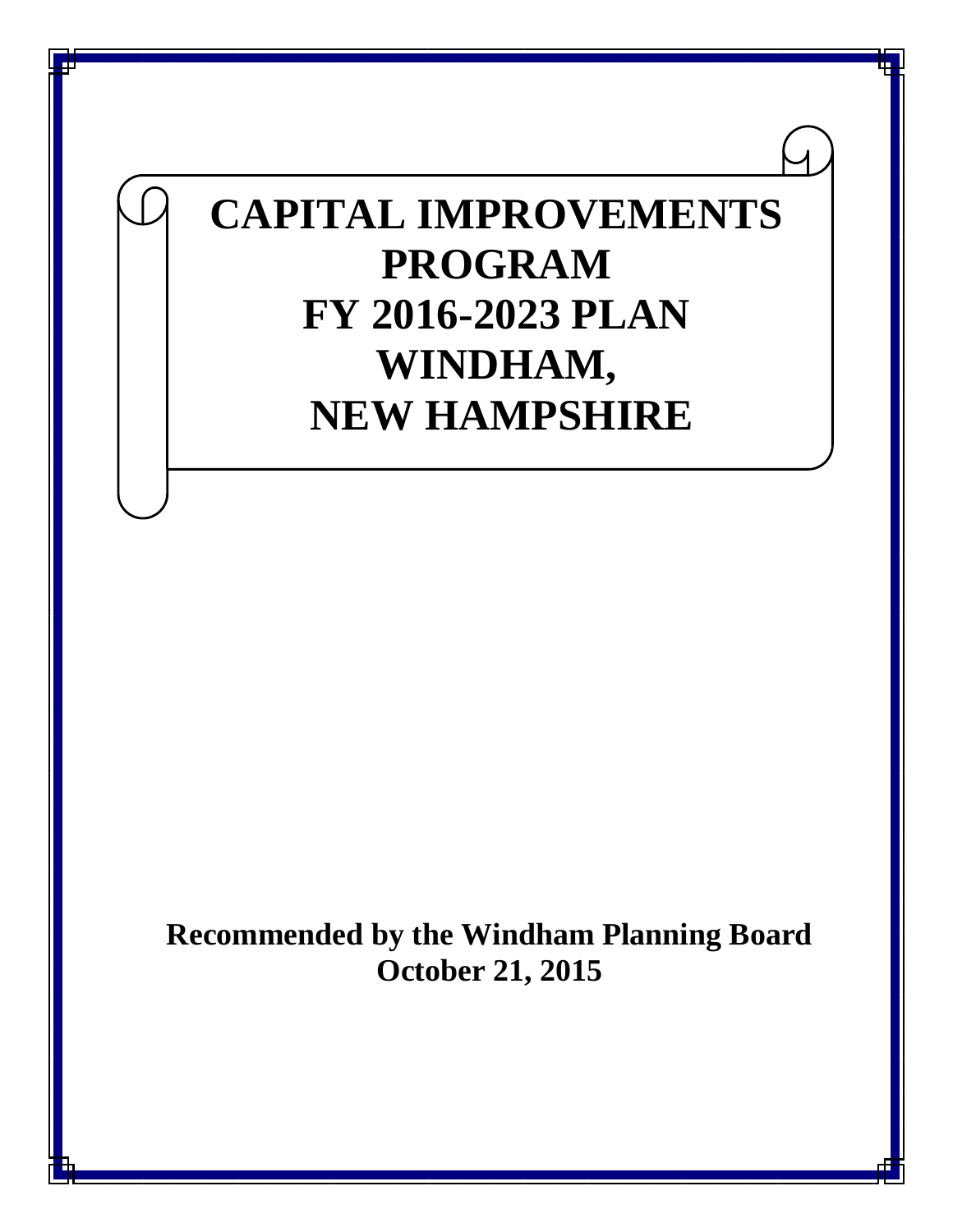**TABLE OF CONTENTS**

| <b>Section</b> | <b>Topic</b>                                               | <u>Page</u>                     |  |  |  |  |  |  |  |  |
|----------------|------------------------------------------------------------|---------------------------------|--|--|--|--|--|--|--|--|
| I.             | Introduction<br>The Capital Improvements Program:          |                                 |  |  |  |  |  |  |  |  |
|                | Purpose and Description                                    | $\mathfrak{Z}$<br>$\frac{3}{3}$ |  |  |  |  |  |  |  |  |
|                | Membership                                                 |                                 |  |  |  |  |  |  |  |  |
|                | <b>Meeting Schedule</b>                                    |                                 |  |  |  |  |  |  |  |  |
|                | <b>Expenditure Types</b>                                   | $\overline{4}$                  |  |  |  |  |  |  |  |  |
|                | <b>CIP</b> Advantages                                      | $\overline{4}$                  |  |  |  |  |  |  |  |  |
|                | <b>CIP</b> Process                                         | $\overline{4}$                  |  |  |  |  |  |  |  |  |
| II.            | Background: CIP 2016 Plan                                  |                                 |  |  |  |  |  |  |  |  |
|                | Method of Classification and<br>A.                         |                                 |  |  |  |  |  |  |  |  |
|                | Prioritization of Capital Projects                         | 5                               |  |  |  |  |  |  |  |  |
|                | <b>B.</b><br>Year 2016 Available Capital Improvement Funds | 5                               |  |  |  |  |  |  |  |  |
| III.           | CIP FY 2016 Plan                                           | 6                               |  |  |  |  |  |  |  |  |
| IV.            | $CIP$ FY 2016 – 2023 Appropriation Chart                   | 7                               |  |  |  |  |  |  |  |  |
| V.             | Requested Capital Projects and Actions Taken               |                                 |  |  |  |  |  |  |  |  |
|                | <b>Police Department</b><br>A.                             | 9                               |  |  |  |  |  |  |  |  |
|                | <b>B.</b><br>Fire Department                               | 9                               |  |  |  |  |  |  |  |  |
|                | $C_{\cdot}$<br><b>Highway Agent</b>                        | 11                              |  |  |  |  |  |  |  |  |
|                | D.<br><b>Community Development</b>                         | 13                              |  |  |  |  |  |  |  |  |
|                | <b>Town Clerk</b><br>E.                                    | 13                              |  |  |  |  |  |  |  |  |
|                | $F_{\cdot}$<br>Solid Waste Management                      | 13                              |  |  |  |  |  |  |  |  |
|                | G.<br>Recreation                                           | 15                              |  |  |  |  |  |  |  |  |
|                | <b>Windham School District</b><br>H.                       | 16                              |  |  |  |  |  |  |  |  |
|                | $\mathbf{I}$ .<br>Departments/Committees Not Submitting    |                                 |  |  |  |  |  |  |  |  |
|                | Requests for the FY 2016-2023 CIP                          | 17                              |  |  |  |  |  |  |  |  |
|                |                                                            |                                 |  |  |  |  |  |  |  |  |

# **Appendices**

| <b>CIP Sub-Committee Membership</b> |  |
|-------------------------------------|--|
| <b>Project Classifications</b>      |  |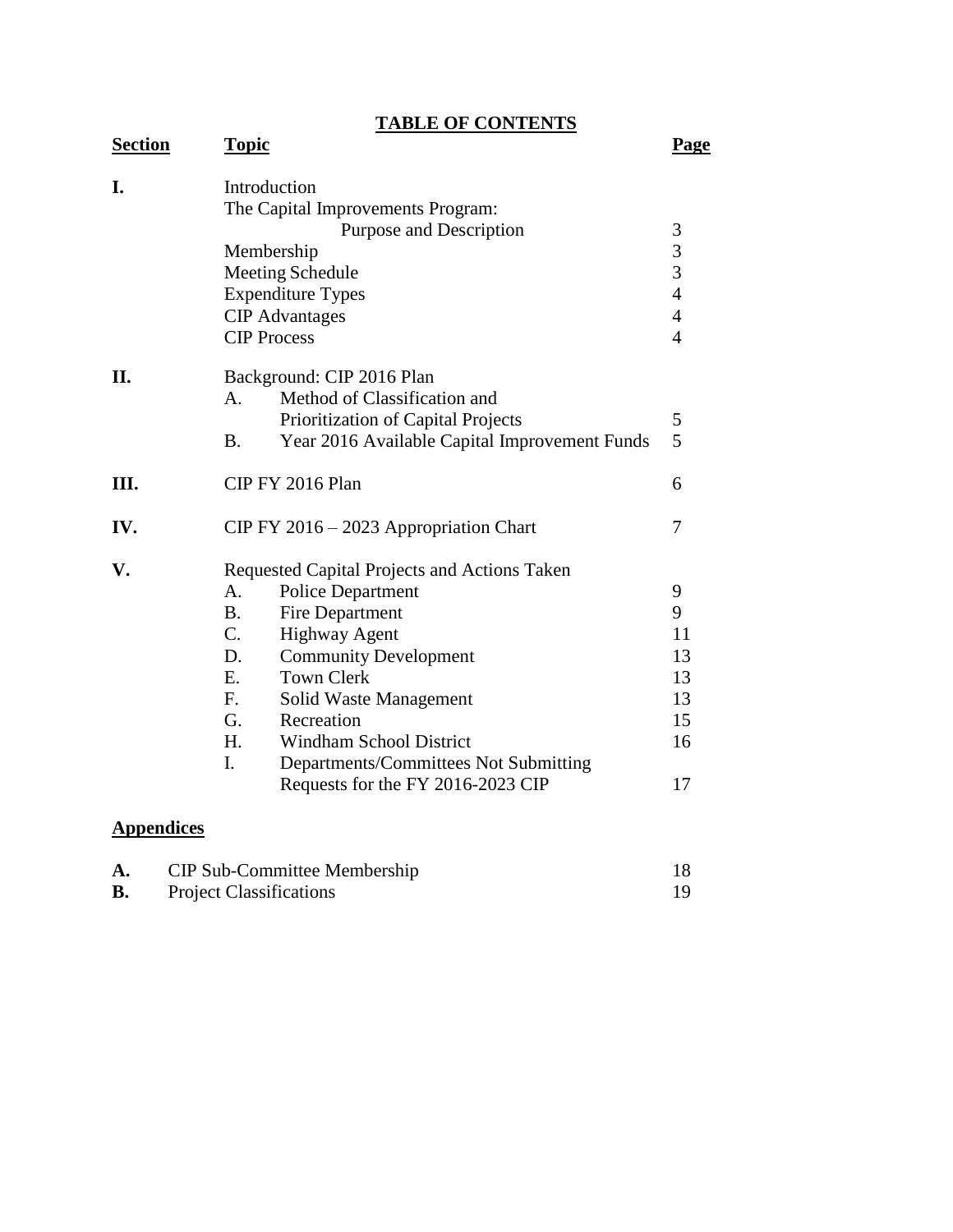# **I. Introduction**

New Hampshire Revised Statutes delegate to the Planning Board the responsibility for preparing a Master Plan to guide the development of the municipality. The Windham Planning Board adopted a Master Plan in 1985 and, has since, updated the plan every five years. The update for the 2005 Master Plan was completed during the first half of calendar year 2005. In January the Planning Board reviewed outstanding goals of the 2005 Master Plan and determined which goals to prioritize for accomplishing in 2014. Starting in the late spring 2014, the Board began working with a consultant, the Southern New Hampshire Planning Commission (SNHPC), to begin formulating the 2015 Master Plan Document. The first volume expected to be published in early 2015. The second volume is anticipated to be published later in 2015. A Capital Improvement Program (CIP) is the financial counterpart to a Master Plan. The CIP is a financial master plan for charting a municipality's capital needs over a specified time frame. The programming of capital expenditures into a rational planning and budgeting process is an important management tool for the allocation of tax revenue.

Growth can have a substantial impact on the municipal services and facilities. CIP's have become associated with efforts to manage growth and tax impact. Revised Statutes Annotated 674:22 requires municipalities, which regulate development through a growth management ordinance, to prepare and adopt a Master Plan and a CIP. Although it is a prerequisite of a growth ordinance, a CIP can stand alone on its own merits as a planning tool.

At the 1986 Town meeting, the voters of Windham authorized the Planning Board to prepare a CIP. A Planning Board CIP Sub-Committee was formed to undertake this task. While NH RSA 674:5-8 states that it is the Planning Board which prepares the plan, it is important to involve the Board of Selectmen, School Board, Town department heads, and other Town boards and commissions. Since it is the Selectmen and School Board who prepare the budget in Windham, they are a vital part of the CIP process.

According to the Windham Planning and Zoning Board bylaws, the CIP Sub-Committee's membership is as follows:

- One Selectman appointed by the chairman of the Board of Selectmen whose term shall be one year.
- One School board member appointed by the chairman of the School Board whose term shall be one year.
- Two members of the Planning Board appointed by the chairman of the Planning Board whose term shall be one year.
- Three members of the general public appointed by the chairman of the Planning Board whose terms shall be three years. As of 2015, an alternate citizen member of the committee shall be appointed by the chairman of the Planning Board whose term shall be one year.

Throughout this document, "department" will be used to encompass all town boards, commissions, committees, trustees, and departments.

The CIP Sub-Committee has the following tentative meeting schedule:

| <b>JUNE</b>        | Appoint new members and organize for the coming year.                             |
|--------------------|-----------------------------------------------------------------------------------|
| <b>JULY</b>        | Request written capital project proposals from town departments and School Board. |
| <b>AUGUST/SEPT</b> | Meet with all departments and committees to discuss their capital needs.          |
| <b>SEPTEMBER</b>   | Meet to review submitted capital projects and develop the plan.                   |
| <b>OCTOBER/NOV</b> | Conduct a workshop with the Planning Board followed by final presentation to the  |
|                    | Planning Board and hold a public hearing.                                         |

The Capital Improvements Program is a budgetary document that forecasts major Town expenditures for a legally mandated six-year period. Windham has traditionally created a CIP for a longer eight-year period. A summary analysis of each project is included in the CIP.

#### **The program, when adopted and fully utilized, serves to ensure that the necessary services and facilities to meet the community's needs are provided in accordance with the financial capabilities of Windham**.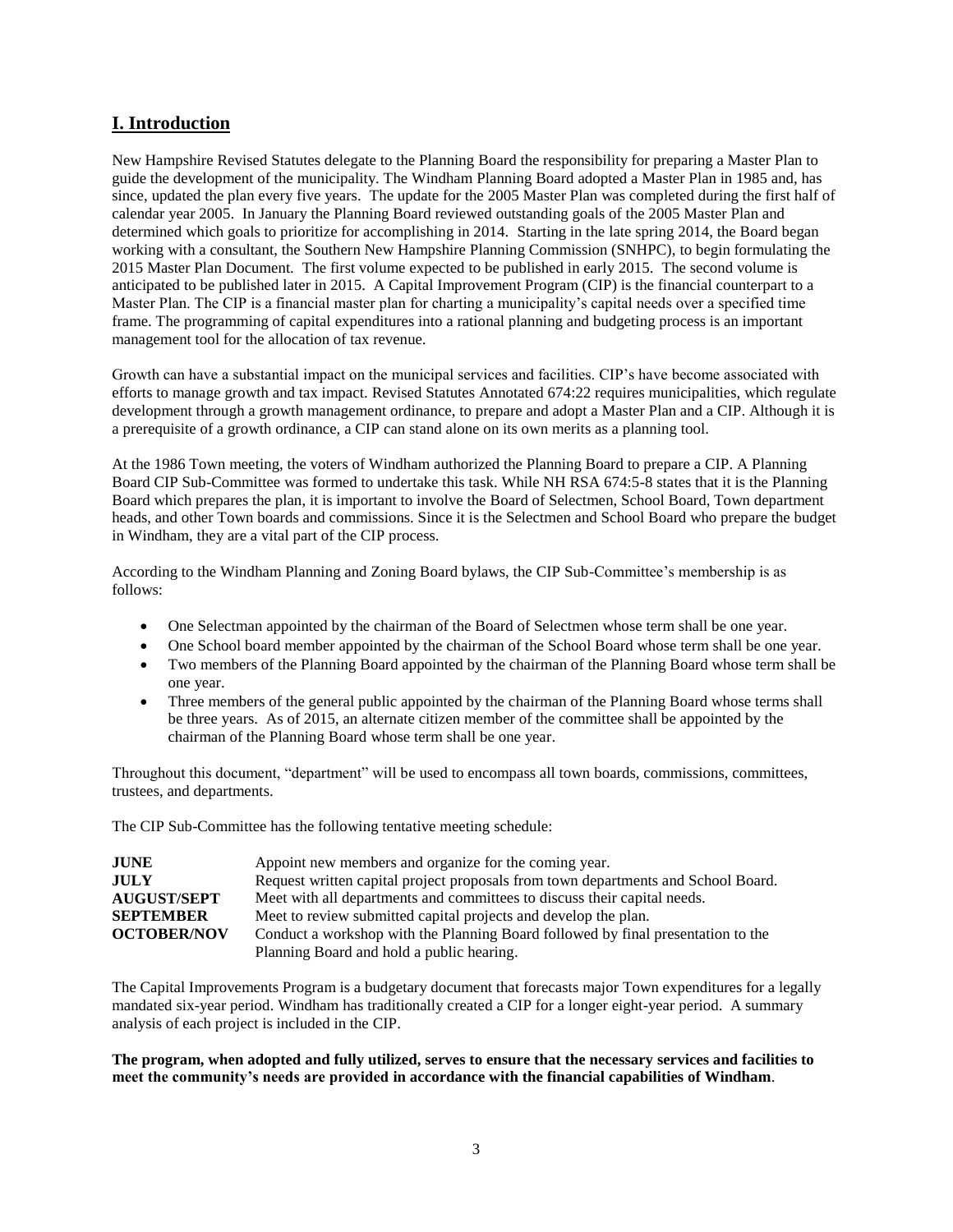For the purpose of this document, a capital improvement is defined as a major expenditure (usually non-recurring) for public facilities costing more than \$50,000. In the previous year the minimum amount for a capital request was \$75,000. The amount was decreased this year.

CIP expenditures are considered beyond the scope of normal annual operating or maintenance expenses. Included are:

- Land acquisition for public purpose
- New buildings or additions
- Vehicles and other machinery with a useful life of greater than five years
- Major building or facility renovations with a useful life of greater than ten years
- Road renovations resulting in long-term improvement in road capacity or conditions
- Special studies such as assessments or a Master Plan
- Studies or architectural plans costing more than \$75,000 for the above capital improvements

A Capital Improvements Program offers many advantages:

- Stabilizes year-to-year variations in capital outlays.
- Makes acquisitions more feasible and defensible (e.g., land for water supply, waste disposal, recreation).
- If used in conjunction with a pooled investment reserve fund, can offset total costs of capital expenditures by reducing interest payments.
- Enables the town to establish growth control measures (in conjunction with a master plan).
- Facilitates implementation of the master plan by scheduling proposed projects over a period of time. The program can eliminate duplication and a random approach to expenditures.
- Furnishes a total picture of the municipality's major needs, discourages piecemeal expenditures and serves to coordinate the activities of various departments.
- Establishes priorities for projects on the basis of needs and cost.

The CIP Annual Process:

- Request from each of the Town departments detailed individual capital improvement requests.
- Schedule presentations, by department, of each request.
- CIP Sub-committee discusses and classifies each request by need and funding amount. (See Section IIA – Method of Classification for definition of need)
- CIP Sub-committee prepares eight year appropriations spreadsheet which is presented to Planning Board.

The Planning Board and the CIP Sub-Committee together review the CIP and make desired revisions. After a public hearing is held, the Planning Board adopts the CIP. The CIP recommendations for the budget for the upcoming year are presented to the Selectmen and School Board for their consideration. The Board of the Selectmen, the School Board, and the electorate, should adopt the first year of the CIP program as the capital budget for that year.

#### **The capital budget, the school department's operating budget, and the town's operating budget together make up the total municipal budget for the year.**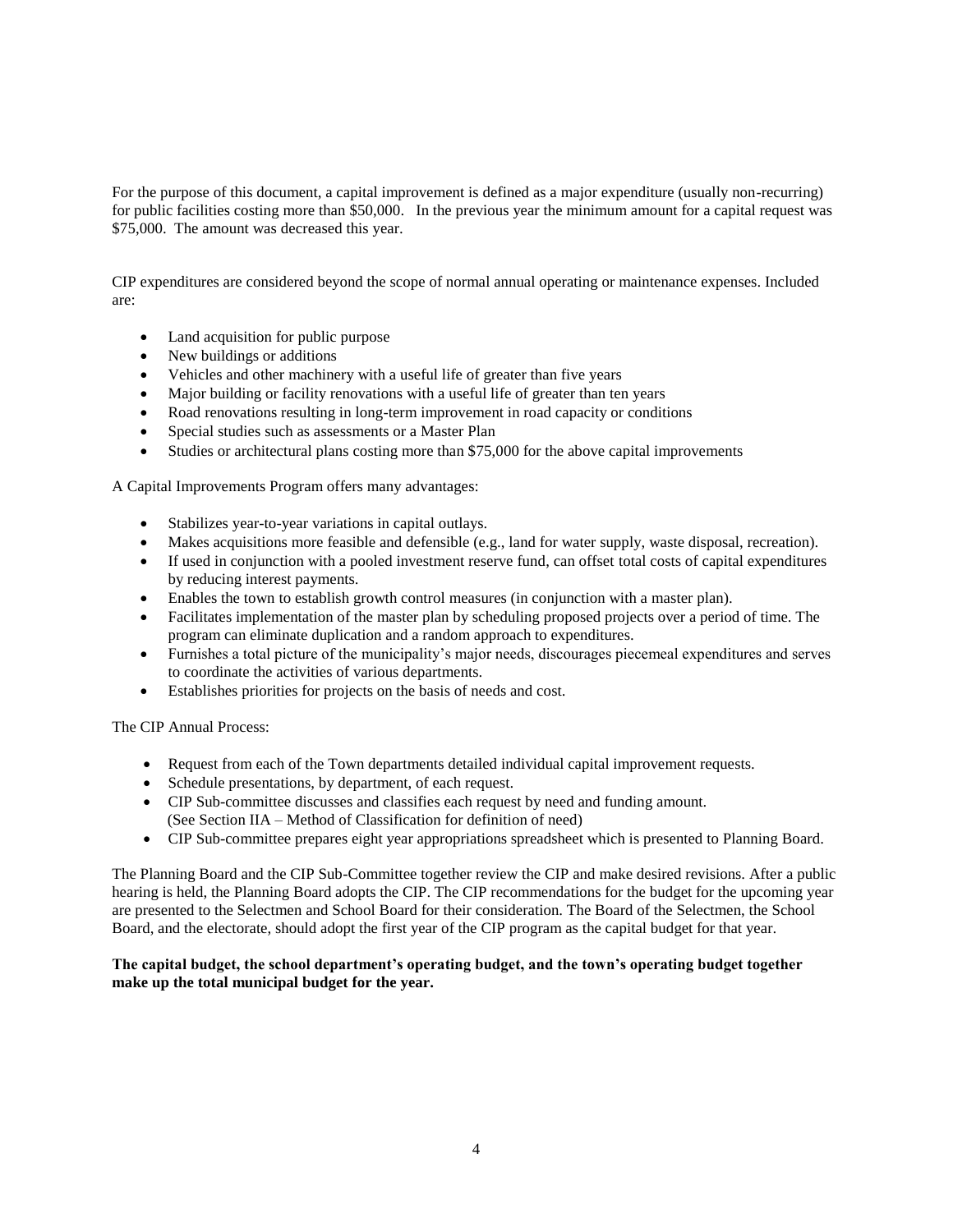# **II. Background: CIP 2014 Plan**

#### **A. Method of Classification and Prioritization of Capital Projects**

New Hampshire RSA 674:6 requires that the Capital Improvements Program (CIP) classify projects according to urgency and need and to contain a time sequence for their implementation. In accordance with the Capital Improvements Programming Handbook prepared by the Southern New Hampshire Planning Commission, the Windham CIP Sub-Committee has adopted a classification schedule that uses six (6) possible classifications as outlined below. In deliberations leading up to the CIP Sub-Committee's proposed capital allocations, each submitted project is assigned a class. The list of projects requested for this year's plan is attached hereto as Appendix B.

After each project is classified, projects falling into the same class are reviewed against town needs as identified by the town master plan and further prioritization is established based upon available funds in each year.

| <b>Class</b> | Category     | <b>Description</b>                                                                                |
|--------------|--------------|---------------------------------------------------------------------------------------------------|
| Class I      | Urgent       | Cannot be delayed, needed immediately for health and safety needs.                                |
| Class II     | Necessary    | Necessary. Needed within 1-3 years to maintain basic level and quality<br>community services.     |
| Class III    | Desirable    | Desirable. Needed within 4-6 years to improve quality and level of<br>service.                    |
| Class IV     | Deferrable   | Can be placed on hold until after the 6-year period, but supports<br>community development goals. |
| Class V      | Premature    | Premature. Needs more research, planning and coordination.                                        |
| Class VI     | Inconsistent | Inconsistent. Contrary to land use planning or community development                              |

#### **B. Year 2015 Available Capital Improvement Funds**

The CIP Sub-Committee used the official tax valuation less utilities figure for 2015, based on a town wide reevaluation, to determine the proposed CIP funding for the subsequent years in its plan. This official tax valuation is determined by the Windham Tax Assessor and approved by the New Hampshire Department of Revenue Administration. For year 2015 the town valuation figure was set at \$2,234,031,750.

To compute the available CIP funds for year 2016, the sub-committee used the actual 2015 valuation and applied a 1.0% increase to reach \$2,256,372,068 as an estimated tax valuation figure. For FY 2016-2023 planning, the subcommittee estimated available CIP funds using a range of increases each year to determine the valuation figures for the subsequent  $2017 - 2023$  years.

The CIP Sub-Committee has recognized the enormity of the costs attributable to the new high school. The current CIP Appropriations Chart Plan does not include the costs of the new high school bond. However, it is shown as "Other Appropriations" in order for the community to be aware of its impact on the overall tax rate for the Town of Windham. The sub-committee believes that in order to continue to fund needed town-wide capital improvement projects, the high school bond costs should be removed from the core CIP plan. If not, the bond costs would exceed the annual allocated funding and preclude any funding for other needed projects.

To adjust for the increase in the valuation of the town, the CIP Sub-Committee has adopted a CIP rate of \$0.70 per thousand to fund the non-high school capital projects. The adjustment was made (from \$0.75 to \$0.70) to keep the funding level similar to the projection from the previous year. It is desired that the first year of the CIP plan be balanced to zero (2016 in this plan).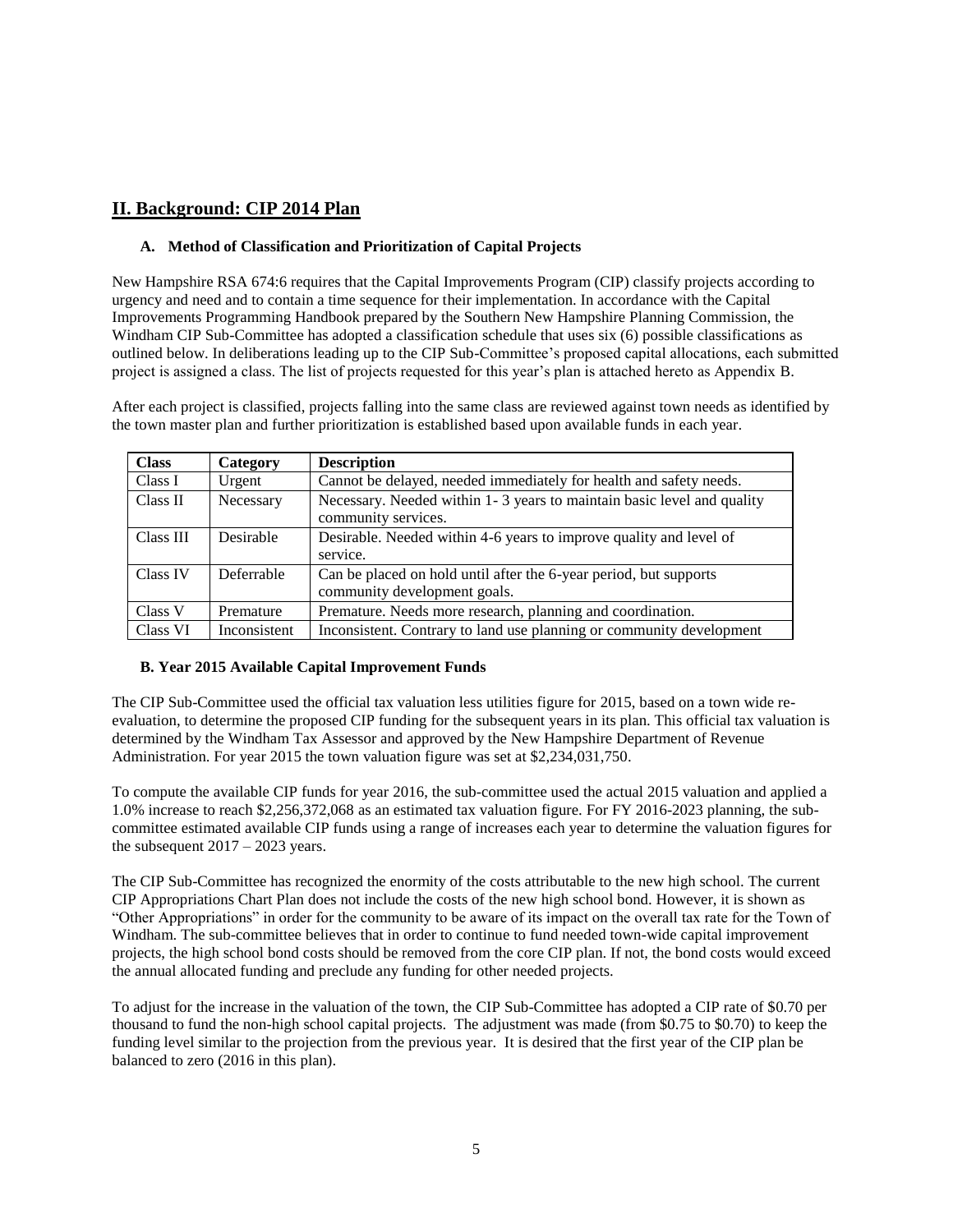# **III. CIP FY 2016 Plan**

# FUNDING AMOUNTS

| 2015 Actual Town Tax Valuation Less Utilities<br>2016 Estimated Town Tax Valuation less Utilities |                    | \$2,234,031,750 |  |
|---------------------------------------------------------------------------------------------------|--------------------|-----------------|--|
| with 1.0% estimated growth                                                                        |                    | \$2,256,372,068 |  |
| CIP funding at \$0.70 per thousand of 2016 Estimate                                               | \$                 | 1,579,460       |  |
| <b>Other CIP Contributions:</b>                                                                   |                    |                 |  |
| <b>Current Use Penalties for Land Fund</b>                                                        | \$                 | 85,779          |  |
| DOT Salt Reduction Grant – 5 Ton Truck                                                            | $\mathbf{\hat{S}}$ | 144,000         |  |
| <b>TOTAL AVAILABLE CIP FUNDING FOR 2016</b>                                                       | \$                 | 1,809,239       |  |
| <b>FIXED CIP OBLIGATIONS FOR 2016</b>                                                             |                    |                 |  |
| <b>Ambulance Lease</b>                                                                            | \$                 | 75,100          |  |
| <b>Campbell Farm Conservation Land Bond</b>                                                       | \$                 | 85,779          |  |
| Engine 2 Replacement, Bond                                                                        | \$                 | 87,000          |  |
| REMAINING CIP FUNDS AVAILABLE FOR                                                                 |                    |                 |  |
| <b>REQUESTED PROJECTS</b>                                                                         | \$                 | 1,561,360       |  |

**(Intentionally Left Blank)**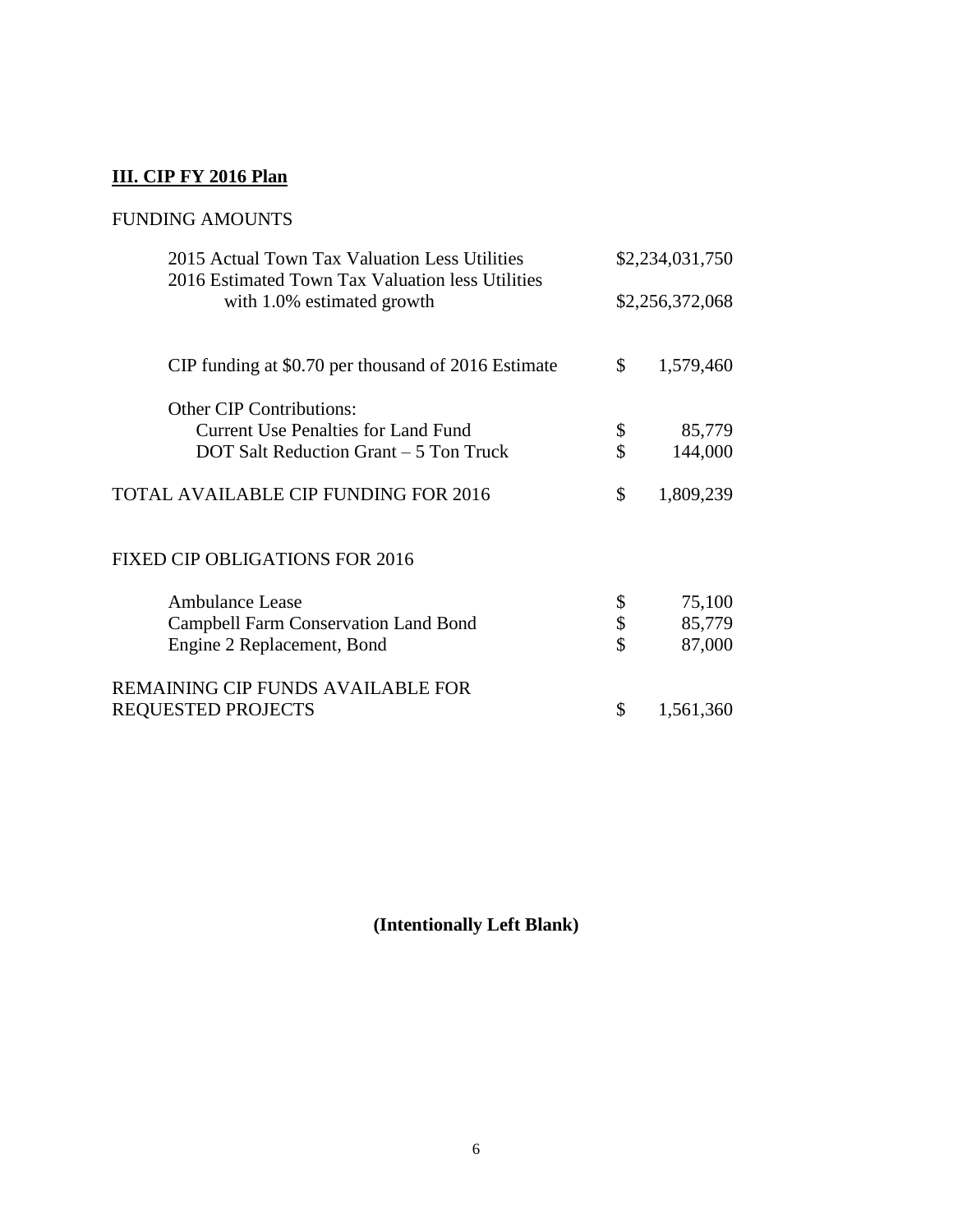# **IV. CIP FY 2016 – 2023 Appropriations Chart**

|                                        |                | <b>Notes CRF</b> Balances | 2016                           | 2017        | 2018                | 2019         | 2020                  | 2021         | 2022                  | 2023         |
|----------------------------------------|----------------|---------------------------|--------------------------------|-------------|---------------------|--------------|-----------------------|--------------|-----------------------|--------------|
| <b>CIP Projected Availability</b>      |                |                           | \$1,579,460                    | \$1,595,255 | \$1,619,184         | \$1,643,472  | \$1,668,124           | \$1,701,486  | \$1,735,516           | \$1,770,226  |
| <b>Fixed CIP Obligations</b>           |                |                           |                                |             |                     |              |                       |              |                       |              |
| Ambulance Lease                        |                |                           | 75,100                         |             |                     |              |                       |              |                       |              |
| Campbell Farm Conservation Land Bond   | $\overline{2}$ |                           | 85,779                         | 85,779      | 85,779              | 85,779       | 85.779                | 85,779       | 85,779                | 85,779       |
| Engine 2 Replacement, Bond             | 3              |                           | 87,000                         | 87,000      | 87,000              | 87,000       |                       |              |                       |              |
| 1980 Ladder 1 Replacement (Quint) Bond |                |                           |                                |             | 105,010             | 105,010      | 105,010               | 105,010      | 105,010               | 105,010      |
| <b>Total Fixed Obligations</b>         |                |                           | \$247.879                      | \$172,779   | \$277,789           | \$277,789    | \$190,789             | \$190,789    | \$190,789             | \$190,789    |
| <b>Effective Availability Other</b>    |                |                           | \$1,331,581                    | \$1,422,476 | \$1,341,395         | \$1,365,683  | \$1,477,335           | \$1,510,697  | \$1,544,727           | \$1,579,437  |
| <b>Other CIP Annual Contributions</b>  |                | $\overline{\phantom{a}}$  | 229,779                        | 970.779     | 85,779              | 85,779       | 85,779                | 85,779       | 85,779                | 85,779       |
| <b>Net to Annual Appropriations</b>    |                | s                         | 1,561,360 \$<br>\$             | 2,393,255   | 1.427,174 \$<br>\$. | 1.451.462 \$ | 1.563.114 \$          | 1.596.476 \$ | 1,630,506<br>-S       | 1,665,216    |
| <b>Annual Appropriations</b>           |                |                           |                                |             |                     |              |                       |              |                       |              |
| <b>POLICE DEPARTMENT</b>               |                |                           | $\Omega$                       | 190,000     | $\Omega$            | $\Omega$     | $\Omega$              | $\mathbf{0}$ | $\Omega$              | $\Omega$     |
| <b>FIRE DEPARTMENT</b>                 |                | 122                       | $\Omega$                       | 885,000     | 265,000             | $\Omega$     | $\Omega$              | 100,000      | 297,000               | 2,000,000    |
| <b>HIGHWAY AGENT</b>                   |                |                           | 570,000                        | 470,000     | 450,000             | 580,000      | 720,000               | 560,000      | 810,000               | 855,000      |
| <b>COMMUNITY DEVELOPMENT</b>           |                |                           | 50,000                         |             | $\Omega$            |              | $\Omega$              | $\Omega$     |                       | $\Omega$     |
| <b>TOWN CLERK</b>                      |                | ۰                         | 50,000                         |             | $\Omega$            | $\Omega$     |                       | $\Omega$     |                       |              |
| <b>SOLID WASTEMANAGEMENT</b>           |                | ۰                         | $\Omega$                       | 55,000      | 100,000             | 210,000      | $\Omega$              | 215,000      | 167,500               | 67,500       |
| <b>RECREATION</b>                      |                |                           | 90,000                         | 90,000      | $\Omega$            | $\Omega$     | $\Omega$              | $\Omega$     |                       |              |
| <b>SCHOOL DEPARTMENT</b>               |                | 89,618                    | 800,000                        | 800,000     | 800,000             | 800,000      | 800,000               | 800,000      | 800,000               | 800,000      |
| <b>Total Annual Appropriations</b>     |                |                           | $\mathbf{s}$<br>$1.560,000$ \$ | 2,490,000   | 1,615,000           | 1.590,000    | 1.520,000<br>-S<br>-8 | 1,675,000    | 2,074,500<br><b>s</b> | 3,722,500    |
|                                        |                |                           |                                |             |                     |              |                       |              |                       |              |
| Variance                               |                |                           | \$1,360                        | (S96, 745)  | (S187, 826)         | (S138, 538)  | \$43,114              | (S78, 524)   | (S443.994)            | (S2.057.284) |

#### **CIP FY 2016 - 2023 Appropriation Chart (Summary)**

#### **CIP FY 2016 - 2023 Appropriation Chart (Details)**

|                                         |                | <b>Notes CRF Balances</b> | 2016                           |                | 2017           |              | 2018            | 2019                      | 2020           | 2021             | 2022                      | 2023           |
|-----------------------------------------|----------------|---------------------------|--------------------------------|----------------|----------------|--------------|-----------------|---------------------------|----------------|------------------|---------------------------|----------------|
| <b>Effective Availability Other</b>     |                |                           | $\mathbf{s}$<br>$1,331,581$ \$ |                | 1,422,476      | $\mathbf{s}$ | 1,341,395<br>-8 | $\mathbf{s}$<br>1,365,683 | 1,477,335<br>S | l s<br>1,510,697 | $\mathbf{s}$<br>1,544,727 | 1,579,437      |
| OTHER CIP ANNUAL CONTRIBUTIONS          |                |                           |                                |                |                |              |                 |                           |                |                  |                           |                |
| Current Use Penalties for Land Fund     | 5              |                           | 85,779                         |                | 85,779         |              | 85,779          | 85,779                    | 85,779         | 85,779           | 85,779                    | 85,779         |
| 1980 Ladder 1 (Quint) Bond              | 6              |                           |                                |                | 885,000        |              |                 |                           |                |                  |                           |                |
| DOT Grant - 5 Ton Dump Truck            | $\overline{7}$ |                           | 144,000                        |                |                |              |                 |                           |                |                  |                           |                |
| <b>Total Other contributions</b>        |                |                           | \$<br>229,779 \$               |                | 970,779 \$     |              | 85,779 \$       |                           | 85,779 \$      | $85,779$ \ \$    | $85,779$ \$               | 85,779         |
| <b>Net to Annual CIP Appropriations</b> |                |                           | 1,561,360 \$<br>\$             |                | $2,393,255$ \$ |              | $1,427,174$ \$  | $1,451,462$ \$            | $1,563,114$ \$ | 1,596,476 \$     | $1,630,506$ \$            | 1,665,216      |
| <b>ANNUAL APPROPRIATIONS</b>            |                |                           |                                |                |                |              |                 |                           |                |                  |                           |                |
| <b>POLICE DEPARTMENT</b>                |                |                           |                                |                |                |              |                 |                           |                |                  |                           |                |
| Communications Center Upgrade           |                |                           |                                |                | 190,000        |              |                 |                           |                |                  |                           |                |
| Sub-Total                               |                |                           |                                | S <sub>0</sub> | \$190,000      |              | S <sub>0</sub>  | SO <sub>2</sub>           | so.            | S <sub>0</sub>   | \$0                       | S <sub>0</sub> |
| <b>FIREDEPARTMENT</b>                   |                |                           |                                |                |                |              |                 |                           |                |                  |                           |                |
| 1980 Ladder 1 Replacement (Quint)       |                |                           |                                |                | 885,000        |              |                 |                           |                |                  |                           |                |
| 2006 Ambulance Replacement              | 8              | 122                       |                                |                |                |              | 265,000         |                           |                |                  |                           |                |
| Forestry Truck Replacement              |                |                           |                                |                |                |              |                 |                           |                | 100,000          |                           |                |
| 2010 Ambulance Replacement              |                |                           |                                |                |                |              |                 |                           |                |                  | 297,000                   |                |
| <b>Public Safety Substation</b>         |                |                           |                                |                |                |              |                 |                           |                |                  |                           | 2.000,000      |
| Sub-Total                               |                | \$122                     |                                | S <sub>0</sub> | \$885,000      |              | \$265,000       | \$0                       | \$0            | \$100,000        | \$297,000                 | \$2,000,000    |
| <b>HIGHWAY AGENT</b>                    |                |                           |                                |                |                |              |                 |                           |                |                  |                           |                |
| Road Improvements                       |                |                           | 390,000                        |                | 420,000        |              | 450,000         | 480,000                   | 520,000        | 560,000          | 600,000                   | 640,000        |
| 5 Ton Dump Truck<br>Wood Chipper        |                |                           | 180,000                        |                | 50,000         |              |                 |                           |                |                  |                           |                |
| Small Rubber Track Excavator            |                |                           |                                |                |                |              |                 | 100,000                   |                |                  |                           |                |
| 5 Ton Dump Truck Replacement            |                |                           |                                |                |                |              |                 |                           | 200,000        |                  |                           |                |
| 5 Ton Dump Truck Replacement            |                |                           |                                |                |                |              |                 |                           |                |                  | 210,000                   |                |
| 5 Ton Dump Truck Replacement            |                |                           |                                |                |                |              |                 |                           |                |                  |                           | 215,000        |
| Sub-Total                               |                | \$0                       | \$570,000                      |                | \$470,000      |              | \$450,000       | \$580,000                 | \$720,000      | \$560,000        | \$810,000                 | \$855,000      |
|                                         |                |                           |                                |                |                |              |                 |                           |                |                  |                           |                |
| COMMUNITY DEVELOPMENT                   |                |                           |                                |                |                |              |                 |                           |                |                  |                           |                |
| Master Plan - Planning Board            |                |                           | 50,000                         |                |                |              |                 |                           |                |                  |                           |                |
| Sub-Total                               |                | $\boldsymbol{S}$          | \$50,000                       |                | S <sub>0</sub> |              | S <sub>0</sub>  | \$0                       | \$0            | S <sub>0</sub>   | \$0                       | $\$0$          |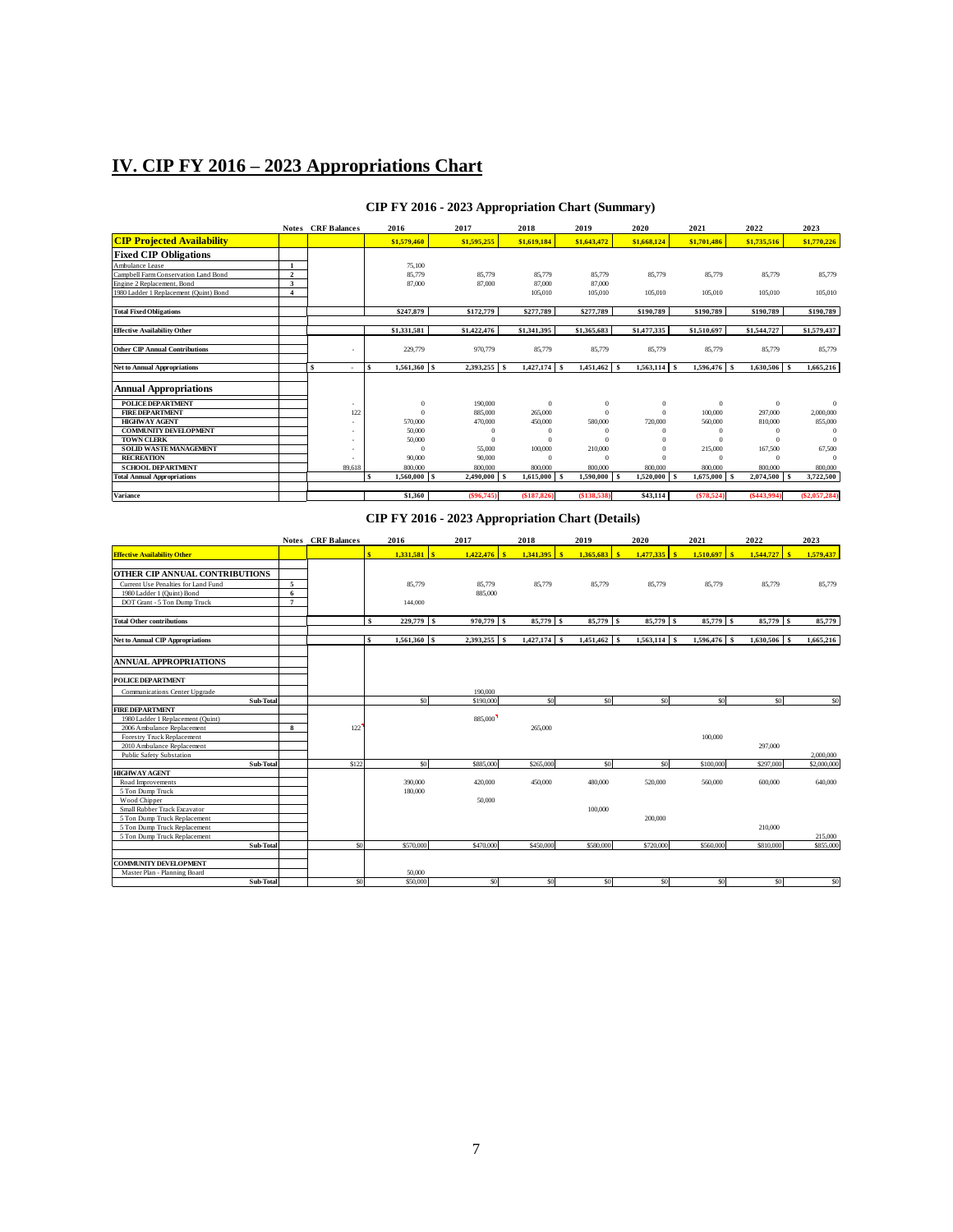#### **CIP FY 2016 - 2023 Appropriation Chart (Details)**

|                                                       |                  | <b>Notes CRF</b> Balances | 2016                               | 2017        | 2018           | 2019           | 2020        | 2021                      | 2022           | 2023         |
|-------------------------------------------------------|------------------|---------------------------|------------------------------------|-------------|----------------|----------------|-------------|---------------------------|----------------|--------------|
| <b>ANNUAL APPROPRIATIONS (continued)</b>              |                  |                           |                                    |             |                |                |             |                           |                |              |
| <b>TOWN CLERK</b>                                     |                  |                           |                                    |             |                |                |             |                           |                |              |
| Vault and Record Project                              |                  |                           | 50,000                             |             |                |                |             |                           |                |              |
| Sub-Total                                             |                  | <sub>\$0</sub>            | \$50,000                           | \$0         | S <sub>0</sub> | \$0            | SO          | S <sub>0</sub>            | S <sub>0</sub> | \$0          |
| <b>SOLID WASTEMANAGEMENT</b>                          |                  |                           |                                    |             |                |                |             |                           |                |              |
| 2005 Trailer Replacement                              |                  |                           |                                    | 55,000      |                |                |             |                           |                |              |
| Wheel Loader Replacement                              |                  |                           |                                    |             | 100,000        |                |             |                           |                |              |
| 2007 Trailer Replacement                              |                  |                           |                                    |             |                | 60,000         |             |                           |                |              |
| Truck Replacement                                     |                  |                           |                                    |             |                | 150,000        |             |                           |                |              |
| 2008 Trailer Replacement                              |                  |                           |                                    |             |                |                |             | 65,000                    |                |              |
| Truck Replacement                                     |                  |                           |                                    |             |                |                |             | 150,000                   |                |              |
| 2008 Trailer Replacement                              |                  |                           |                                    |             |                |                |             |                           | 67.500         |              |
| Wheel Loader Replacement                              |                  |                           |                                    |             |                |                |             |                           | 100,000        |              |
| 2010 Trailer Replacement                              |                  |                           |                                    |             |                |                |             |                           |                | 67,500       |
| Sub-Total                                             |                  | ٠                         | \$0                                | \$55,000    | \$100,000      | \$210,000      | \$0         | \$215,000                 | \$167,500      | \$67,500     |
| <b>RECREATION</b>                                     |                  |                           |                                    |             |                |                |             |                           |                |              |
| Griffin Park Passive Recreation Area                  |                  |                           | 90,000                             | 90,000      |                |                |             |                           |                |              |
| Sub-Total                                             |                  | ٠                         | \$90,000                           | \$90,000    | \$0            | S <sub>0</sub> | \$0         | $\boldsymbol{\mathsf{S}}$ | \$0            | \$0          |
| <b>SCHOOL DEPARTMENT</b>                              |                  |                           |                                    |             |                |                |             |                           |                |              |
| Capital Reserve for Future Building and/or Renovation |                  |                           | 800,000                            | 800,000     | 800,000        | 800,000        | 800,000     | 800,000                   | 800,000        | 800,000      |
| Capital Needs Assessment Funding                      |                  |                           |                                    |             |                |                |             |                           |                |              |
| Repair/Replace Septic                                 | $\boldsymbol{9}$ | 1,646                     |                                    |             |                |                |             |                           |                |              |
| Paving/Parking Repair                                 | 10               | 27.182                    |                                    |             |                |                |             |                           |                |              |
| School Building and Ground Maintenance                | 11               | 18,591                    |                                    |             |                |                |             |                           |                |              |
| <b>Bldg Roof Repair/Replace</b>                       | 12               | 42,199                    |                                    |             |                |                |             |                           |                |              |
| Sub-Total                                             |                  | \$89,618                  | \$800,000                          | \$800,000   | \$800,000      | \$800,000      | \$800,000   | \$800,000                 | \$800,000      | \$800,000    |
|                                                       |                  |                           |                                    |             |                |                |             |                           |                |              |
| TOTAL ANNUAL APPROPRIATIONS                           |                  |                           | \$1,560,000                        | \$2,490,000 | \$1,615,000    | \$1,590,000    | \$1,520,000 | \$1,675,000               | \$2,074.500    | \$3,722,500  |
|                                                       |                  |                           |                                    |             |                |                |             |                           |                |              |
| <b>VARIANCE</b>                                       |                  |                           | \$1,360                            | (\$96,745)  | (\$187.826)    | (S138, 538)    | \$43,114    | (S78, 524)                | (\$443.994)    | (S2.057.284) |
|                                                       |                  |                           |                                    |             |                |                |             |                           |                |              |
| OTHER ANNUAL APPROPRIATIONS                           |                  |                           |                                    |             |                |                |             |                           |                |              |
| Primary High School Bond                              |                  |                           | 3.108.775                          | 2.206.175   | 1.923.338      | 2.142.000      | 2.091.000   | 2,040,000                 | 1,989,000      | 1.942.250    |
| Secondary High School Bond                            |                  |                           | 443,381                            | 423,694     | 399,138        | 379,713        |             |                           |                |              |
| State Building Aid Received (Offset)                  |                  |                           | (830, 361)                         | (616, 596)  | (596, 023)     | (576, 590)     | (477,071)   | (461,956)                 | (446, 841)     | (431, 726)   |
| <b>Total Payments</b>                                 |                  |                           | $\hat{\mathbf{x}}$<br>2,721,795 \$ | 2,013,273   | 1,726,452 \$   | 1,945,123      | 1,613,929   | 1,578,044                 | 1,542,159      | 1,510,524    |
| Total cost per thousand town valuation                |                  |                           | 1.21                               | 0.88        | 0.75           | 0.83           | 0.68        | 0.65                      | 0.62           | 0.60         |

**Fixed CIP Obligations:**

#### **CIP FY 2016-2023 Footnotes**

- 
- 1 Represents last year of three year lease to purchase of Ambulance.<br>2 Represents ten year bond for Campbell Farm Conservation Land Purchase.<br>3 Represents last four years of five year bond for Engine 2 replacement.<br>4 Repre

**Other CIP Annual Contributions:**

5 Revenue from Current Use Penalties for Land Fund.<br>6 Required 80% funding from State of NH to purchase Snow Removal Equipment.<br>7 Anticipated Bond for Ladder 1 Replacement (Quint).

**Capital Reserve Fund:**

- 
- 
- 8 Unexpended CIP funds from prior years.<br>
10 Unexpended CIP funds from prior years.<br>
10 Unexpended CIP funds from prior years.<br>
11 Unexpended CIP funds from prior years.<br>
12 Unexpended CIP funds from prior years.
- 

 **TAX VALUATION PROJECTION**

| <b>PROPERTY</b>  | $\frac{0}{\alpha}$ | YEAR | <b>PROJECTED</b>    |                  |
|------------------|--------------------|------|---------------------|------------------|
| <b>VALUATION</b> | <b>Increase</b>    |      | <b>CIP TAX RATE</b> | <b>AVAILABLE</b> |
| \$2,234,031,750  |                    | 2015 | \$0.70              | \$1,563,822      |
| \$2,256,372,068  | 1.0                | 2016 | \$0.70              | \$1,579,460      |
| \$2,278,935,788  | 1.0                | 2017 | \$0.70              | \$1,595,255      |
| \$2,313,119,825  | 1.5                | 2018 | \$0.70              | \$1,619.184      |
| \$2,347,816,622  | 1.5                | 2019 | \$0.70              | \$1,643,472      |
| \$2,383,033,872  | 1.5                | 2020 | \$0.70              | \$1,668,124      |
| \$2,430,694.549  | 2.0                | 2021 | \$0.70              | \$1,701,486      |
| \$2,479,308,440  | 2.0                | 2022 | \$0.70              | \$1,735,516      |
| \$2,528,894,609  | 2.0                | 2023 | \$0.70              | \$1,770,226      |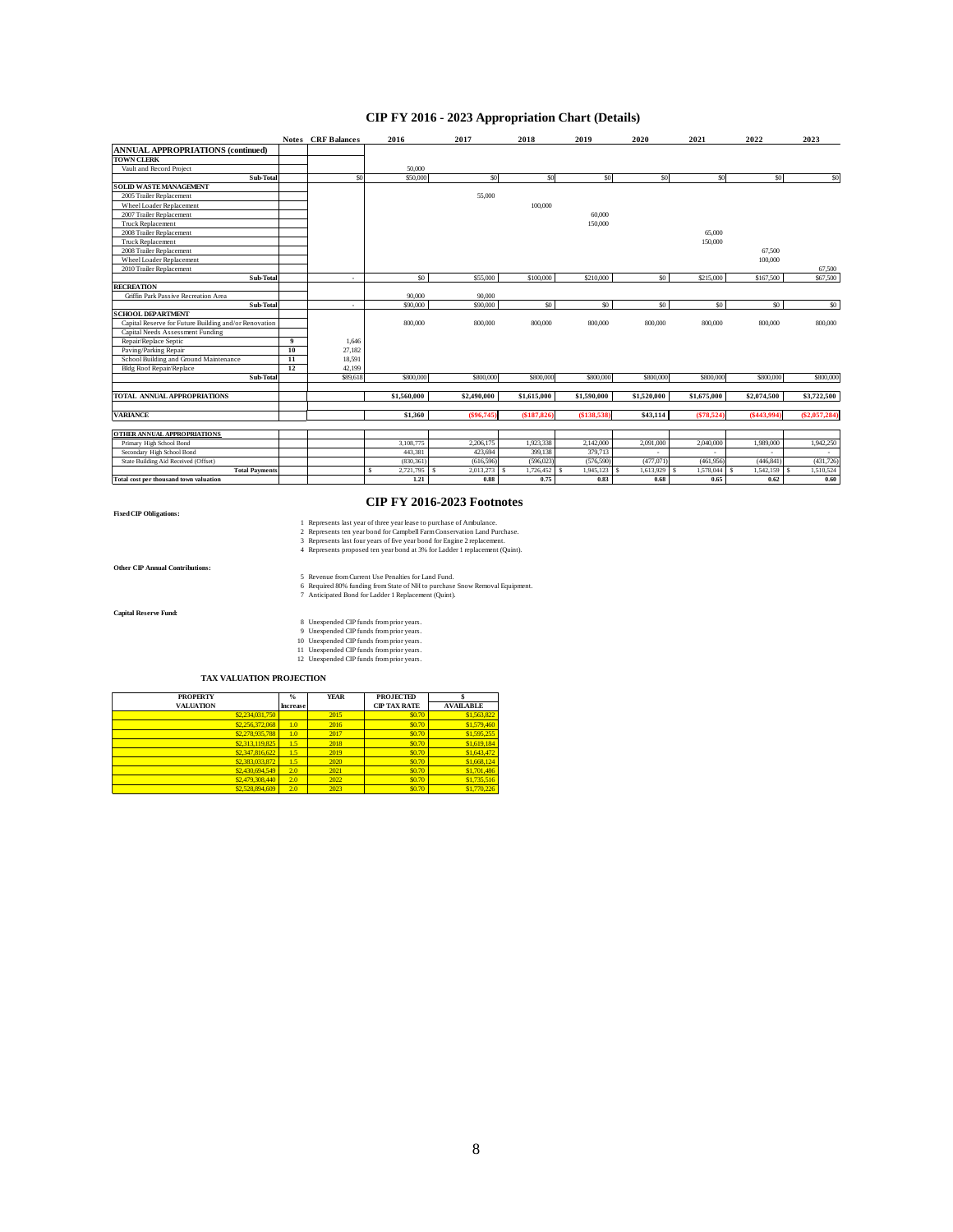# **V: Requested Capital Projects and Action Taken**

#### **A. Police Department**

**Project Title: Communications Center Upgrade Proposed By: Chief of Police Gerry Lewis**

**Estimated Cost: \$190,000 Requested for 2017**

**Proposal**: This project is intended to upgrade and replace an outdated and aged Communications Center in the Police Department Dispatch Center. The existing center, in operation and staffed 24 hours a day, 365 days a year, was constructed and equipped in 1998. The facilities and equipment have exceeded their useful life and are in dire need of replacement. Primary communications equipment (radio infrastructure) has now reached obsolescence with parts no longer available from the manufacturer for repairs. The Comparator (Voter) is no longer supported by the manufacturer. The Department's main radio, the Quantar, will be unsupported in the 2018 timeframe; the current audio recorder is presently 8 years old with a normal life of 7 years. The Astro Spectra used for school communications is no longer supported and with the initiative to stream live video from the schools, additional video connections will require reconfiguration of the bay. The current workstations are not conducive to multitasking. To provide for more efficiency and customer service, a restructuring of the Dispatch Bay is proposed.

**CIP Recommendation:** Initially, the CIP committee ranked this plan a Classification II (Necessary, needed within 1 – 3 years). After further discussions with the Police Chief, the committee ranked this a Classification I (Urgent), however during the funding meeting it was determined the \$190,000 be left in FY2017.

#### **B. Fire Department**

#### **Project Title: Ladder-1 (1980 Spartan) 100' Replacement Proposed By: Chief Thomas L. McPherson Estimated Cost: \$885,000 Requested for 2016**

**Proposal:** Ladder - 1 is a 1980 Spartan 100' Aerial which was generously donated by a resident of Windham on September 11, 2002 in memoriam of the victims of 9/11. Previously, this truck was a front line vehicle for many years serving the Town of Merrimack, NH. This vehicle is not equipped with water, a fire pump, or a pre-piped waterway. As discussed previously with our vehicle replacement plan, the scheduled rotation of our fleet is safe and cost effective. The service requirements placed on these vehicles coupled with the many intricate systems require a tremendous amount of service as they age. In 2007, the department spent nearly \$11,000 replacing the engine due to major oil leak. Additional repairs to the ladder, body, brakes and air system will be needed in the foreseeable future. Replacement consideration of our aerial ladder needs to be based upon function, combined with potential use of this vehicle. In today's fire service, an aerial truck is indispensable in that the personnel assigned, perform very specific tasks such as ventilation of roofs, laddering structures for Firefighter safety, salvage and overhaul operations and extrication. A recurring theme surfaces yet again, which is staffing. This Aerial truck is a vital piece of equipment not being used to its potential due to a lack of manpower. It is dispatched on almost 3 times as many calls as it responds to. This alone should not be the deciding factor on its replacement. The factors that should be considered are: current staffing and operational response, the age of the vehicle, the many years of previous service, the deficiencies with respect to current National Fire Protection Association (NFPA) Safety Standards, and the foreseeable costs in repairs as mentioned earlier are just some of what needs to be weighed when considering the replacement of the ladder truck. For the reasons stated and many more to be discussed, the department requests the replacement of this vehicle with the purchase of a "Quint." A Quint, which is a combination Engine/Ladder, is a fire service piece of apparatus that serves dual purposes of an engine and aerial device. The "Quint" which is Latin meaning (five) refers to its functions which provides for a pump, water tank, fire hose aerial device and ground ladders. The benefits of this type of vehicle with respect to an aggressive fire suppression and rescue operations response will increased the department's capabilities.

**CIP Recommendation:** The CIP Sub-Committee assigned the request a Classification II (Necessary) with funding of \$885,000 in FY2017.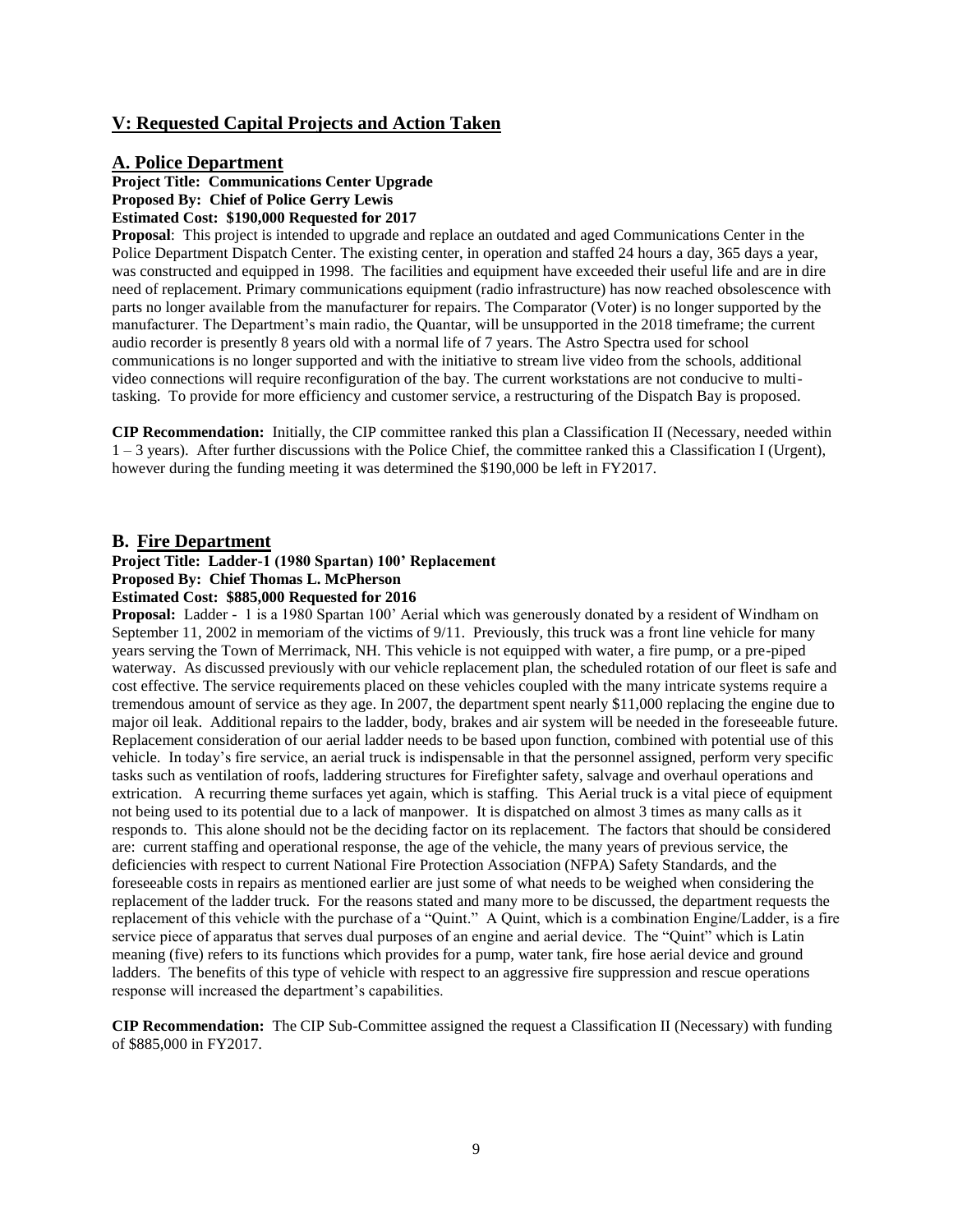#### **Fire Department (Cont'd)**

#### **Project Title: Ambulance Replacement Proposed By: Chief Thomas L. McPherson Estimated Cost: \$265,000 Requested for 2018**

**Proposal:** As stated many times, timely replacement of this high use equipment is critical to the safe and effective delivery of pre-hospital care. This replacement allows the department to stay on course for scheduled apparatus replacement. Over the past several years, the department has maintained a rotation of these vehicles to maximize the useful life of these vehicles without placing strain on the mechanical operation. Typically, each front line ambulance is operated for 4 years before being downgraded to a backup ambulance. The current backup ambulance is then downgraded and kept in service as the department's rescue for cold water/ice rescue emergencies. This is equipped in the winter time with ice rescue suits, a rescue a-live sled and a variety of rescue ropes and loose equipment. During the summer months, kayaks are placed into service and carried on the rescue to serve as rapid deployment vessels which allows rescuers to enter the water without delay.

**CIP Recommendation:** The CIP Sub-Committee assigned this request a Classification of II (Necessary) based on the timing of this request with funding in FY 2018.

#### **Project Title: Forestry -1 Replacement Proposed By: Chief Thomas L. McPherson Estimated Cost: \$100,000 Requested for 2021**

**Proposal:** Forestry-1 is a 2006 KME manufactured unit mounted on a Ford F-550 chassis. This vehicle is equipped with a CET 650 GPM (gallons per minute) pump, a 300 gallon water tank, and a 10 Class A Foam for fighting fires in ordinary combustibles such as wood, paper, cloth, trash, and plastics. This vehicle is a vital piece of equipment in the protection and preservation of the town's open space and natural wooded preserves and Town Forests. In addition to more open space, the town also continues to experience increased development of homes and businesses which continue to be located close to densely populated woods, increasing the risk of brush fires.

**CIP Recommendation:** The CIP Sub-committee assigned the request a Classification III (Desirable) with funding of \$100,000 in FY 2021.

#### **Project Title: Ambulance Replacement Proposed By: Chief Thomas L. McPherson Estimated Cost: \$297,000 Requested for 2022**

**Proposal:** As stated many times, timely replacement of this high use equipment is critical to the safe and effective delivery of pre-hospital care. This replacement allows the department to stay on course for scheduled apparatus replacement. Over the past several years, the department has maintained a rotation of these vehicles to maximize the useful life of these vehicles without placing strain on the mechanical operation. Typically, each front line ambulance is operated for 4 years before being downgraded to a backup ambulance. The current backup ambulance is then downgraded and kept in service as the department's rescue for cold water/ice rescue emergencies. This is equipped in the winter time with ice rescue suits, a rescue a-live sled and a variety of rescue ropes and loose equipment. During the summer months, kayaks are placed into service and carried on the rescue to serve as rapid deployment vessels which allows rescuers to enter the water without delay.

**CIP Recommendation:** The CIP Sub-Committee assigned this request a Classification of III (Desirable) based on the timing of this request with funding in FY 2022.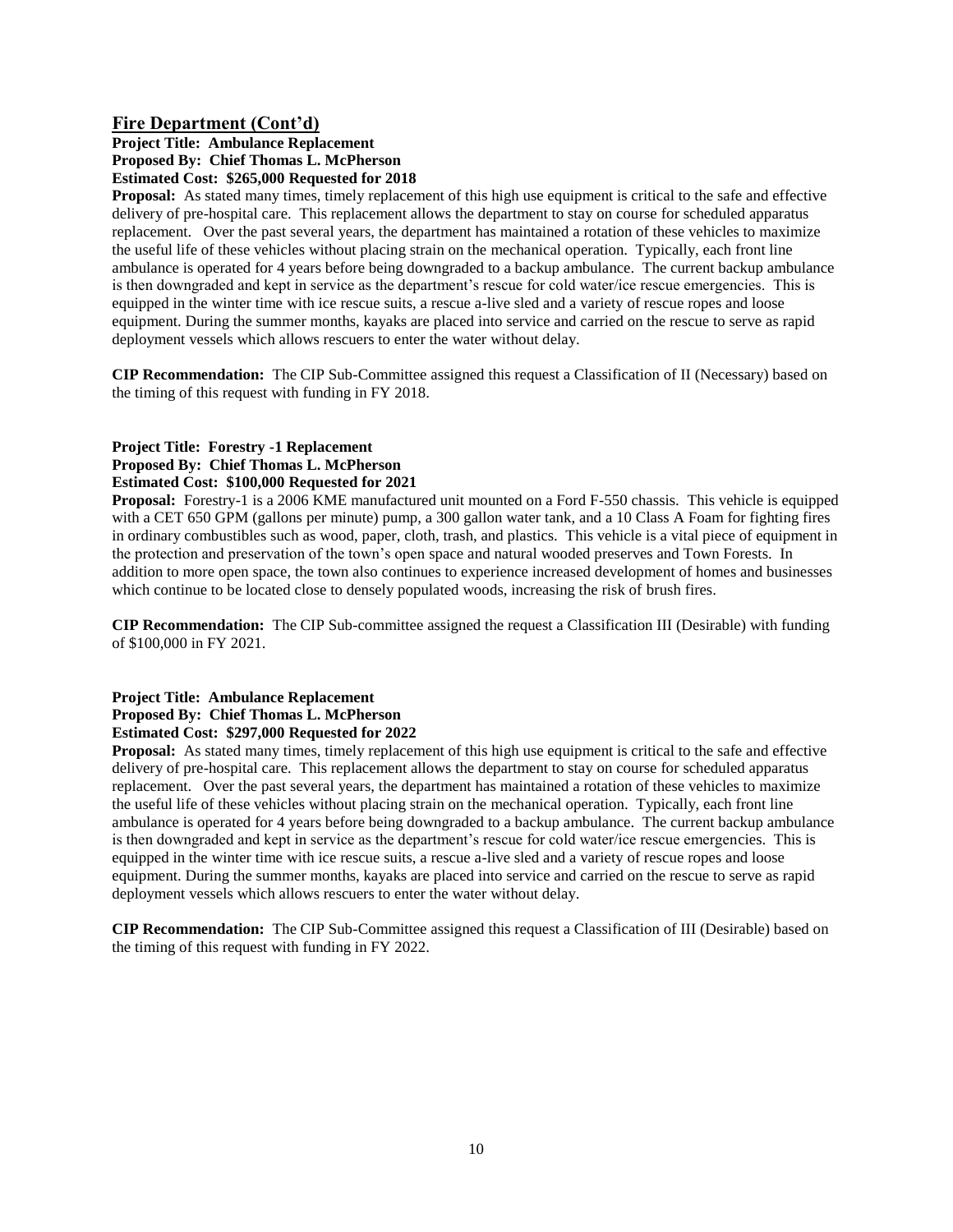## **Fire Department (Cont'd)**

#### **Project Title: Public Safety Sub- Station Proposed by: Chief Thomas L. McPherson Estimated Cost: \$2,000,000.00 Requested Year 2023**

**Proposal:** The longest and farthest response time from the existing station location is Route 28. On average it takes 8 – 10 minutes with an ambulance and nearly 12 minutes with a fire apparatus to respond to this area. These numbers are far above the national standard averages. Continued study will determine if the sub-station should be located in the area of Route 28 or another area in town. The reconstruction of Exit 3 and widening of I-93 with increasing traffic will impact this study. In summary, the Fire Department believes that a sub-station will be needed in the future to meet the life safety needs of the community.

**CIP Recommendation:** The CIP Sub-Committee assigned this request a Classification V (Premature) with funding of \$2,000,000 shown in FY 2023.

#### **C. Highway Department**

**Project Title: Roads**

**Proposed by: Jack McCartney, Highway Agent**

**Estimated Cost: \$390,000 Request for 2016, Total of \$4,060,000 for Years 2016-2023**

**Proposal**: This is an annual request to provide funding to rebuild roads throughout Windham. Funding would help to improve drainage, infrastructure, (both to improve conditions for daily travel and a reduction in plowing problems), and paving reclamation. If the Highway Department completes all projects proposed, they will repave/reconstruct approximately 2.5 miles of roads per year. However, this is only half of what we should be addressing each year. Windham has just over 100 miles of town maintained roads. A new road lasts 20-25 years before it needs to be repaved. Hence, we should be repaving 4-5 miles of roads per year.

By not keeping up with the repaving cycle, we are then forced to reconstruct additional miles of roads each year. It should be noted that the cost to reconstruct a road is 10 times the cost to repave one.

**CIP Recommendation**: The sub-committee assigned a Classification I (Urgent) with funding of \$390,000 in FY2016, \$420,000 in FY2017, \$450,000 in FY2018, \$480,000 in FY2019, \$520,000 in FY2020, \$560,000 in FY2021, \$600,000 in FY2022, and \$640,000 in FY2023.

#### **Project Title: Five Ton Truck Replacement Proposed by: Jack McCartney, Highway Agent Estimated Cost: \$180,000 in Year 2016**

**Proposal**: Although the Town has \$180,000 set aside for a fourth round truck (which is due to lapse on December 31, 2015), Round #4 funding has not been committed to the Town of Windham, as limited funds remain under the Salt Reduction Program. With only 3 months remaining to have a finalized commitment/municipal agreement and a complete bid process, it is unlikely we will accomplish the Round #4 purchase this year. Thus, a new request, for CIP, for funding has been submitted, as a replacement for the 2014 approved appropriation. This is an 80% grant with 20% paid by the town.

**CIP Recommendation**: The sub-committee assigned a Classification I (Urgent) with funding of \$180,000 in FY2016.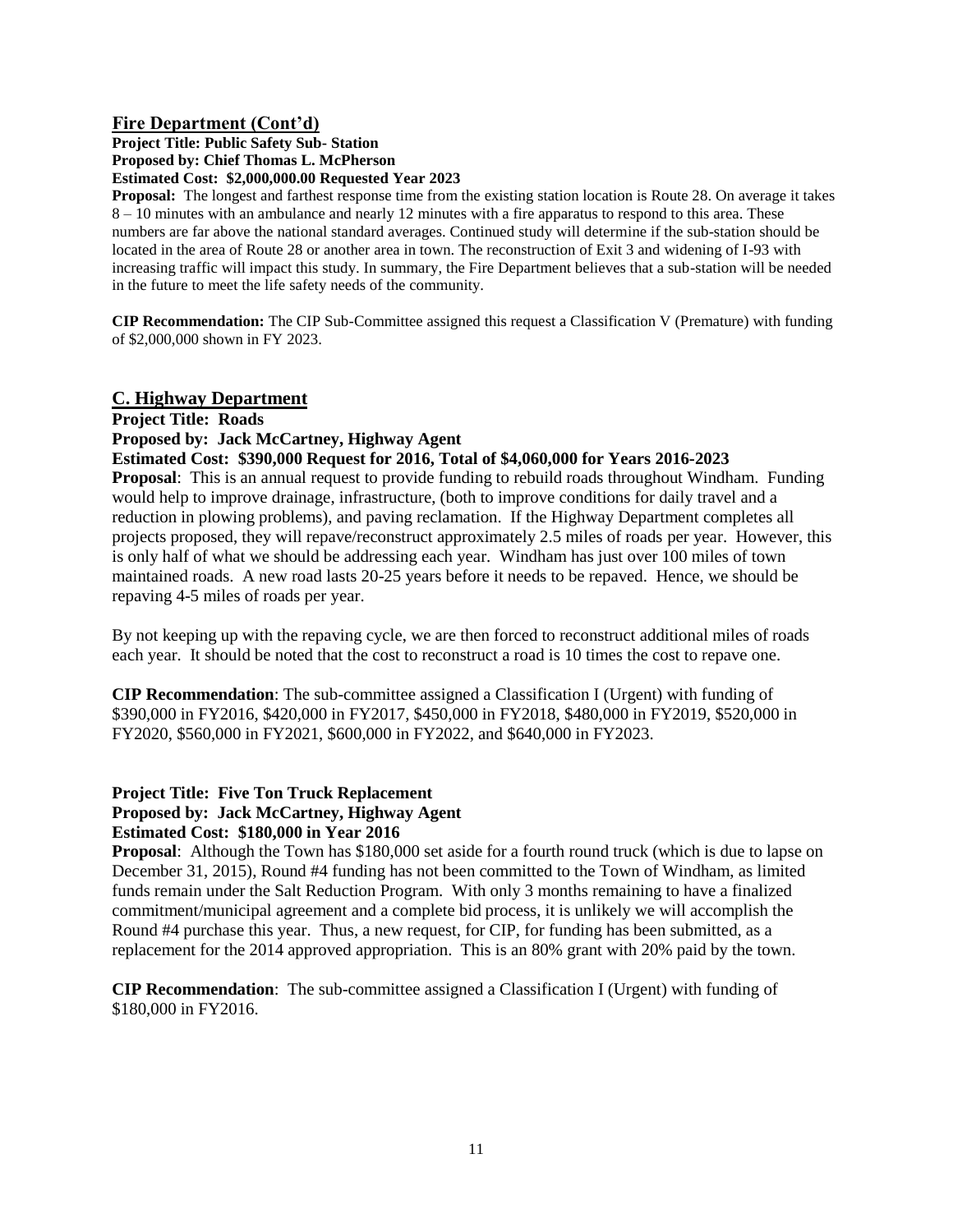**Highway Department (Cont'd)**

**Project Title: Wood Chipper Proposed by: Jack McCartney, Highway Agent Estimated Cost: \$50,000 in Year 2017 Proposal**: To purchase a wood chipper to aid in brush work and damage to trees due to storms. The town currently does not own a wood chipper and subcontracts the work.

**CIP Recommendation**: The sub-committee assigned a Classification II (Necessary) with funding of \$50,000 in FY2017.

**Project Title: Small Rubber Track Excavator Proposed by: Jack McCartney, Highway Agent Estimated Cost: \$100,000 in Year 2018**

**Proposal**: To purchase a small rubber track excavator for multiple uses including shoulder repairs, treatment swale and detention pond maintenance, culvert repair or replacement and basin or other drainage structure repairs.

**CIP Recommendation**: The sub-committee assigned a Classification III (Desirable) with funding of \$100,000 in FY2019.

**Project Title: Five Ton Truck Replacement Proposed by: Jack McCartney, Highway Agent Estimated Cost: \$200,000 in Year 2020**

**Proposal**: First scheduled replacement due for a newer 5 ton truck. The amount may vary depending on the condition of accessories mounted on existing truck

**CIP Recommendation**: The sub-committee assigned a Classification III (Desirable) with funding of \$200,000 FY2020.

**Project Title: Five Ton Truck Replacement Proposed by: Jack McCartney, Highway Agent Estimated Cost: \$210,000 in Year 2022**

**Proposal**: Second scheduled replacement due for a newer 5 ton truck. The amount may vary depending on the condition of accessories mounted on existing truck

**CIP Recommendation**: The sub-committee assigned a Classification III (Desirable) with funding of \$210,000 FY2022.

**Project Title: Five Ton Truck Replacement Proposed by: Jack McCartney, Highway Agent Estimated Cost: \$215,000 in Year 2023**

**Proposal**: Third scheduled replacement due for a newer 5 ton truck. The amount may vary depending on the condition of accessories mounted on existing truck

**CIP Recommendation**: The sub-committee assigned a Classification IV (Deferrable) with funding of \$215,000 FY2023.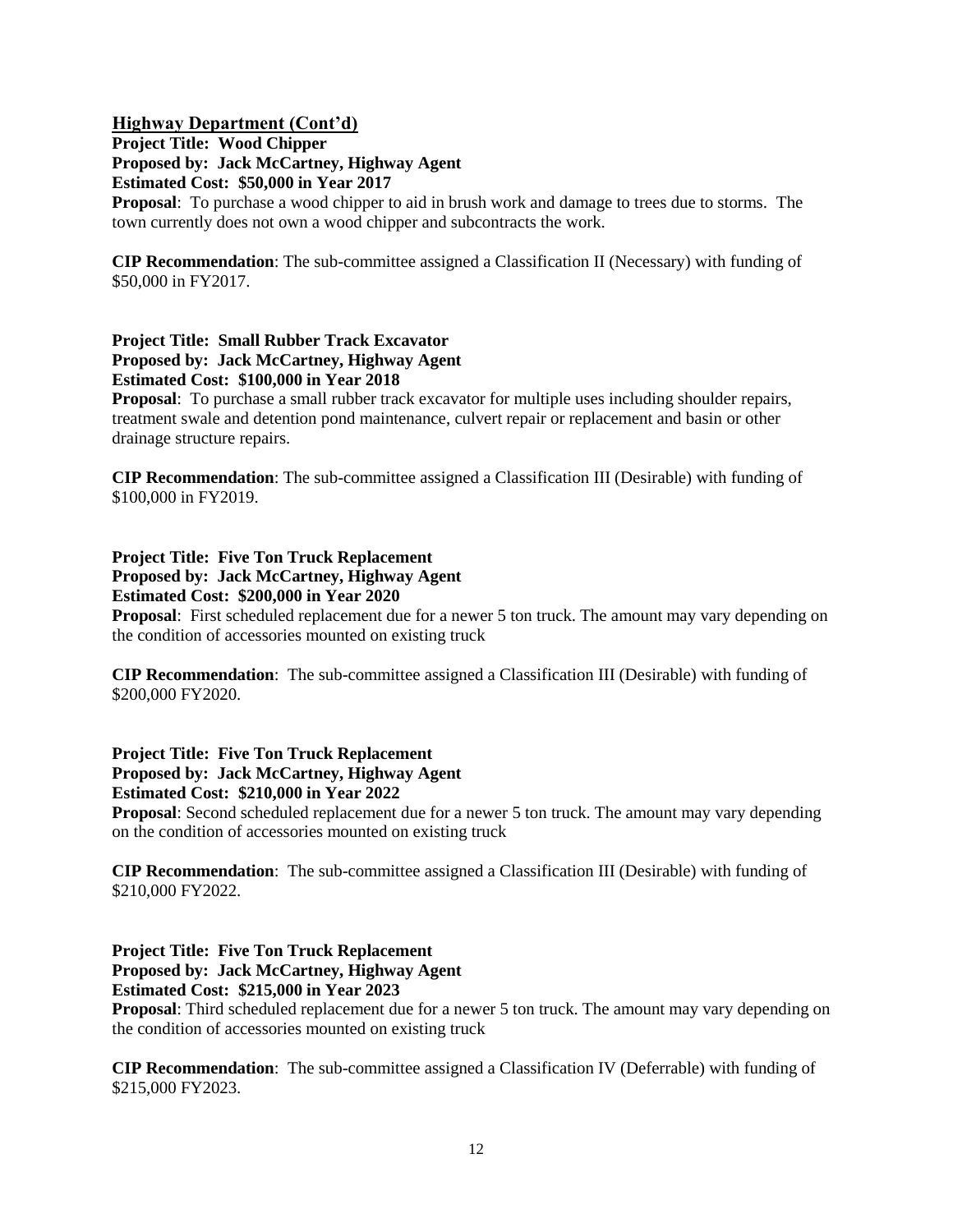# **D. Community Development**

**Project Title: 2015 Master Plan Proposed by: Ruth-Ellen Post for the Planning Board Estimated Cost: \$50,000 in Year 2016**

**Proposal**: The planning board has requested \$50,000 to be used to hire a consultant to assist with document editing, formatting, and research of information for use in the master plan. The prior master plans have had consultant involvement and thus far it has only been the planning board working on the 2015 document. This will result in significant delays in document completion. As the master plan is used to help guide the town, establish impact fees, and resolve any potential disputes related to guidance of town committees it is a critical document to have completed in a timely fashion.

**CIP Recommendation**: The sub-committee assigned a Classification II (Necessary) with funding of \$50,000 in FY2016.

## **E. Town Clerk**

# **Project Title: Vault / Records Project Proposed By: Nicole Bottai**

#### **Estimated Cost: \$50,000 Requested for 2016**

**Proposal**: The records vault in Town Hall is in need of a complete reorganization, technology updates, and an ongoing maintenance plan to preserve permanent records. The proposal presents a three phase project; Phase I is to have professionals complete a full inventory, analyze and digitize the records within the vault, providing a software application for remote access to the files, Phase II, if required by the analysis, would provide a shelving system, and Phase III would be the recurring maintenance of the records. Within the \$50,000 funding requested for Phase I, a professional company would furnish a plan specific to the Town of Windham, set up new protocols and operating procedures, would complete organization of all records in the vault including indexing, boxing, labeling, scanning of records, providing the capability for keyword searches, setting up a secure controlled access log for both public access from the Town website as well as internal access for staff. In addition, the company will provide a destruction log that coincides with the RSA-33-A Data Retention schedule. Recommendations for Phase II and Phase III will be provided by the consultant.

**CIP Recommendation:** Initially, the CIP committee ranked this thee phase plan a Classification III (Desirable, needed within 4 – 6 years). After further discussions with the Town Clerk, the CIP Sub-committee assigned the request a Classification I (Urgent) with full funding of \$50,000 in FY2016 for Phase I of the project. Future funding of the additional phases is contingent on the recommendations of specific plan generated by the consultant and determination of the needs after implementation of phase I.

#### **F. Solid Waste Management**

#### **Project Title: 2005 Trailer Replacement**

**Proposed by: David Poulson**

#### **Estimated Cost: \$55,000 FY2017**

**Proposal**: The Transfer Station has a fleet of 6 trailers; 4 open-top, walking floor for trash, demolition, and metal and 2 close-top, push-out for single stream recyclables. The recommended replacement guideline for trailers in the Town's Vehicle Maintenance Policy is every 12 years with optional overhaul every 8 years. The main reason to consider replacement at a prudent timeframe is the condition of the trailer due to use and its salvage value. This request will replace a trailer that was purchased in 2005.

**CIP Recommendation**: The sub-committee assigned a Classification II (Necessary) with funding of \$55,000 in FY 2017.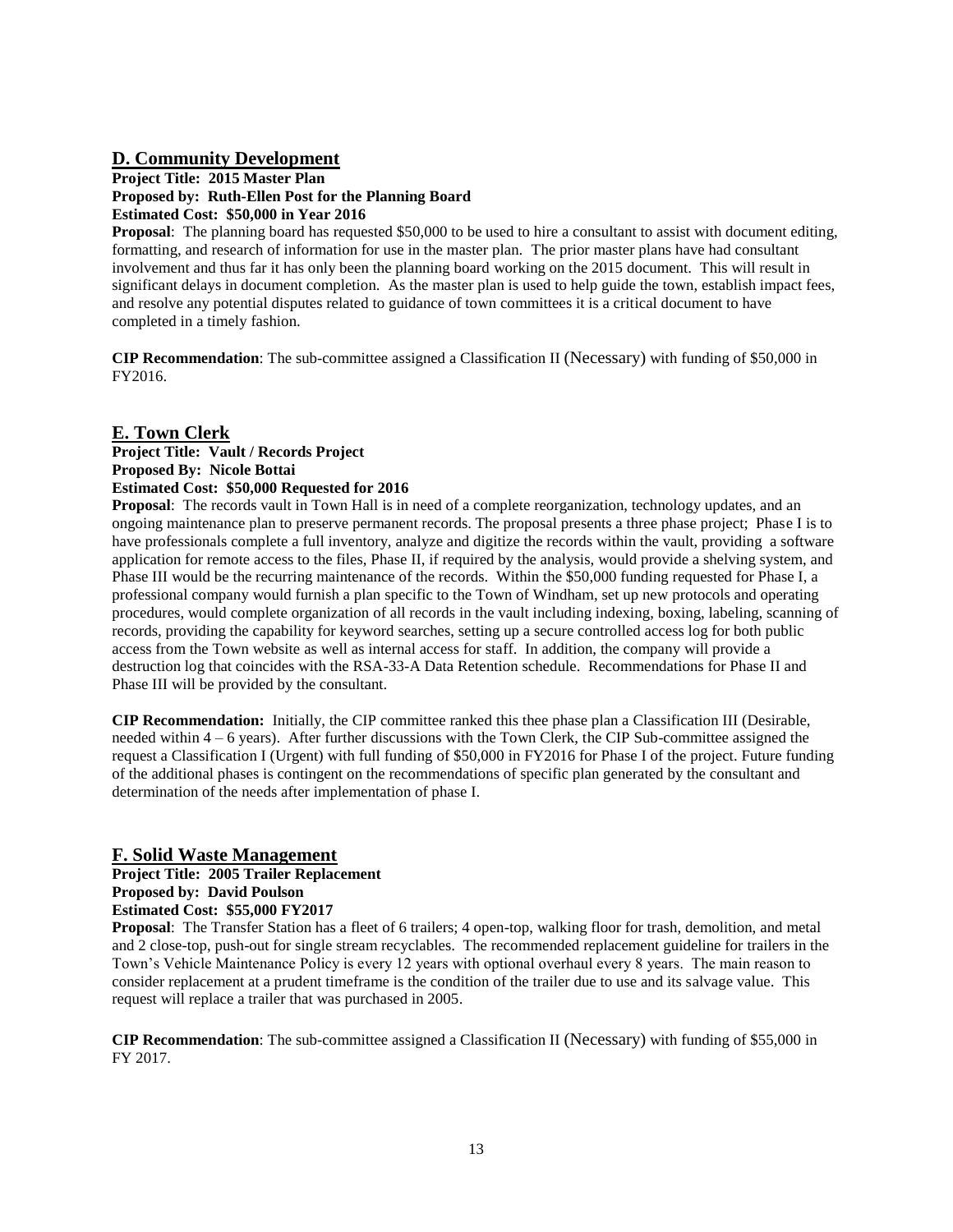#### **Solid Waste Management (Cont'd)**

**Project Title: Wheel Loader Proposed by: David Poulson Estimated Cost: \$100,000 FY2018**

**Proposal**: This will replace the 2009 Takeuchi loader that was purchased used with 90 hours in 2010. This loader has recently been relegated to second line so the rate of accumulating hours should be greatly reduced. This proposal is within the Town replacement policy for vehicles. The loader is used to move the waste stream into the trailer.

**CIP Recommendation**: The sub-committee assigned a Classification II (Necessary) with funding of \$100,000 in FY 2018.

**Project Title: 2007 Trailer Replacement Proposed by: David Poulson Estimated Cost: \$60,000 FY2019 Proposal**: As stated above, this request follows the Town's Vehicle Maintenance Policy. This request will replace a trailer that was purchased in 2007.

**CIP Recommendation**: The sub-committee assigned a Classification II (Necessary) with funding of \$60,000 in FY 2019.

#### **Project Title: Truck Replacement Proposed by: David Poulson Estimated Cost: \$150,000 FY2019**

**Proposal**: This will replace the 2005 Sterling truck which was purchased used in 2007. This truck is currently a second line truck and is used less. This proposal is within the Town replacement policy for vehicles.

**CIP Recommendation**: The sub-committee assigned a Classification II (Necessary) with funding of \$150,000 in FY 2019.

**Project Title: 2008 Trailer Replacement Proposed by: David Poulson Estimated Cost: \$65,000 FY2021**

**Proposal**: As stated above, this request follows the Town's Vehicle Maintenance Policy. This request will replace a trailer that was purchased in 2008.

**CIP Recommendation**: The sub-committee assigned a Classification III (Desirable) with funding of \$65,000 in FY 2021.

**Project Title: Truck Replacement Proposed by: David Poulson Estimated Cost: \$150,000 FY2021**

**Proposal**: This will replace the 2007 Mack truck which was purchased used in 2009. This truck is currently a front line truck and is used more. This proposal is within the Town replacement policy for vehicles..

**CIP Recommendation**: The sub-committee assigned a Classification III (Desirable) with funding of \$150,000 in FY 2021.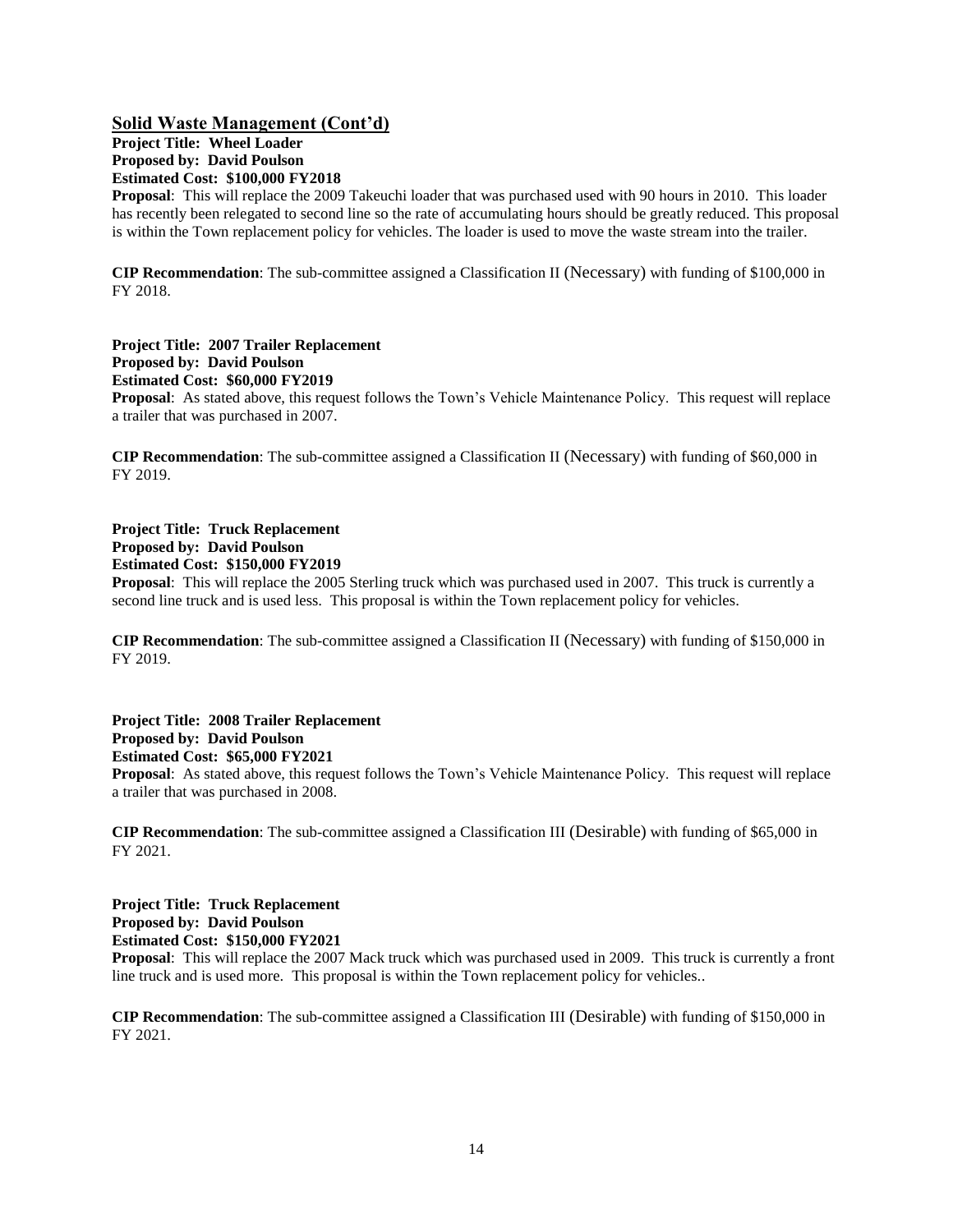#### **Solid Waste Management (Cont'd)**

**Project Title: 2008 Trailer Replacement Proposed by: David Poulson Estimated Cost: \$67,500 FY2022 Proposal**: As stated above, this request follows the Town's Vehicle Maintenance Policy. This request will replace a trailer that was purchased in 2008.

**CIP Recommendation**: The sub-committee assigned a Classification III (Desirable) with funding of \$67,500 in FY 2022.

**Project Title: Wheel Loader Proposed by: David Poulson Estimated Cost: \$100,000 FY2022**

**Proposal**: This will replace the 2013 Takeuchi loader that was purchased used with 160 hours in 2014. This proposal is within the Town replacement policy for vehicles. The loader is used to move the waste stream into the trailer.

**CIP Recommendation**: The sub-committee assigned a Classification III (Desirable) with funding of \$100,000 in FY 2022.

**Project Title: 2010 Trailer Replacement Proposed by: David Poulson Estimated Cost: \$67,500 FY2023 Proposal**: As stated above, this request follows the Town's Vehicle Maintenance Policy. This request will replace

**CIP Recommendation**: The sub-committee assigned a Classification IV (Deferrable) with funding of \$67,500 in FY 2023.

#### **G. Recreation Committee**

a trailer that was purchased in 2008.

**Project Title: Passive Recreation at Griffin Park Proposed by: Cheryl Haas, Recreation Coordinator Estimated Cost: \$200,000 FY2016**

**Proposal:** The Recreation Department with input from Town residents at public meetings, Board of Selectman and Planning Board Master Plan survey developed a passive recreation at Griffin Park targeting seniors and parents with little children. One side of the space will have a gazebo, ADA compliant chess/checker tables and picnic tables for seniors and chalk art space and tricycle and big wheels riding areas on the other side. The former skate park will also be landscaped and "beautified" with high end pavers, cemented benches and sitting wall and decorative plantings. The project is estimated to cost \$200,000. The CIP voted to allocate \$90,000 in 2016 to the project with the balance moved off to 2017 minus any private donations and fundraising from the community.

**CIP Recommendation:** The CIP Subcommittee assigned this request a Classification II (Necessary) with partial funding of \$90,000 in FY2016 and the balance to be allocated in future years.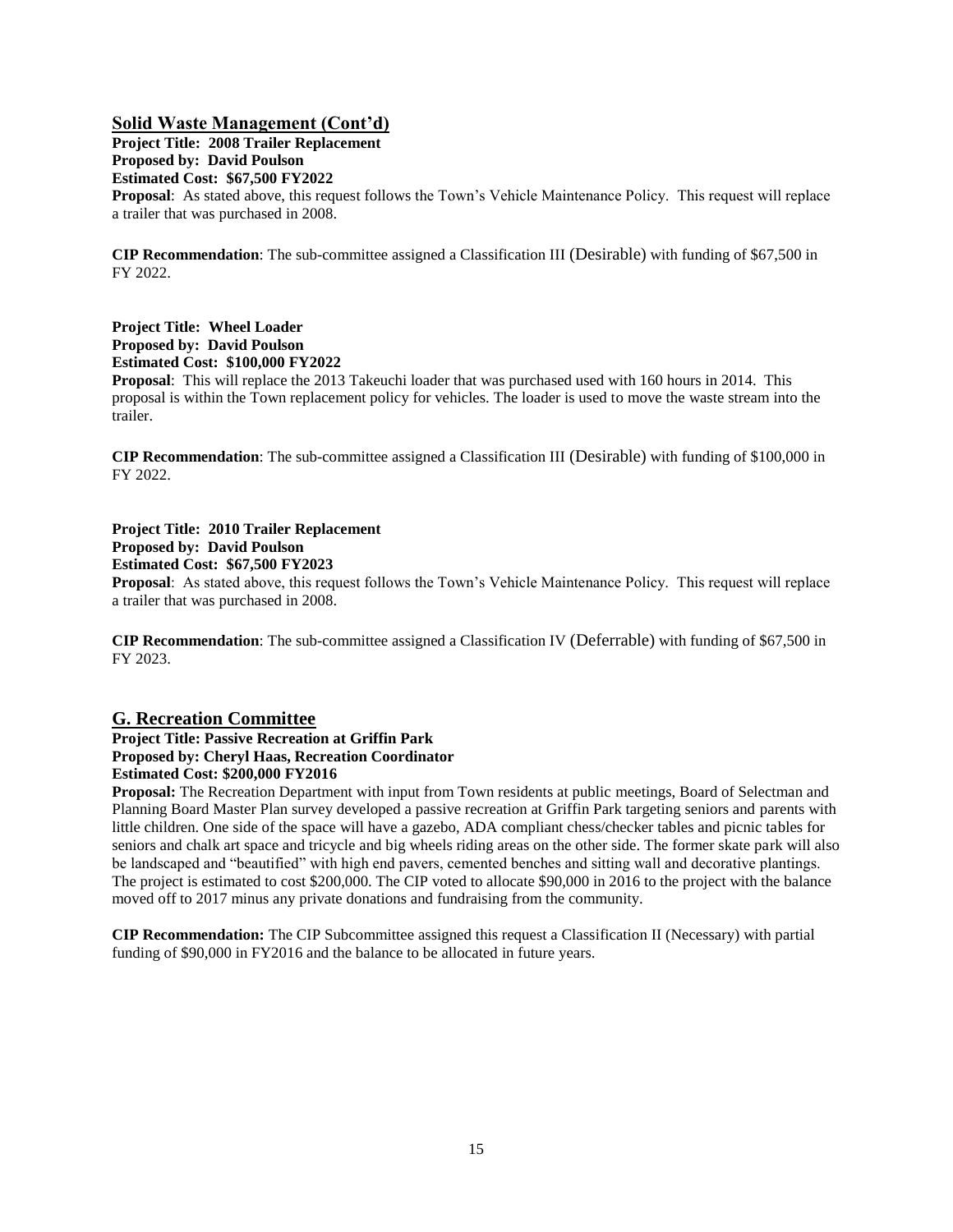## **H. Windham School District**

#### **Project Title: Capital needs for future building project Proposed by Adam Steel on behalf of the Windham School Board Estimated Cost: \$800,000 in FY 2016**

**Proposal:** To use \$800,000 to be put into a CRF (Capital Reserve Fund) to offset cost for future building projects. Currently the Windham School Board is working on a potential expansion project that could be placed on the ballot in March of 2016. The current project that these funds could be used for, if approved by the voters, is the expansion at Golden Brook School. At this time the exact price tag for this project is unknown although the district is working vigorously to have budget numbers in November of 2015. This request is in line with qualitative and quantitative data that clearly shows that the district schools are overcrowded. For additional information please visit [www.windhamsd.org](http://www.windhamsd.org/)

**CIP Recommendation:** The sub-committee assigned a classification 1 (urgent) with funding of \$800,000 in FY2016.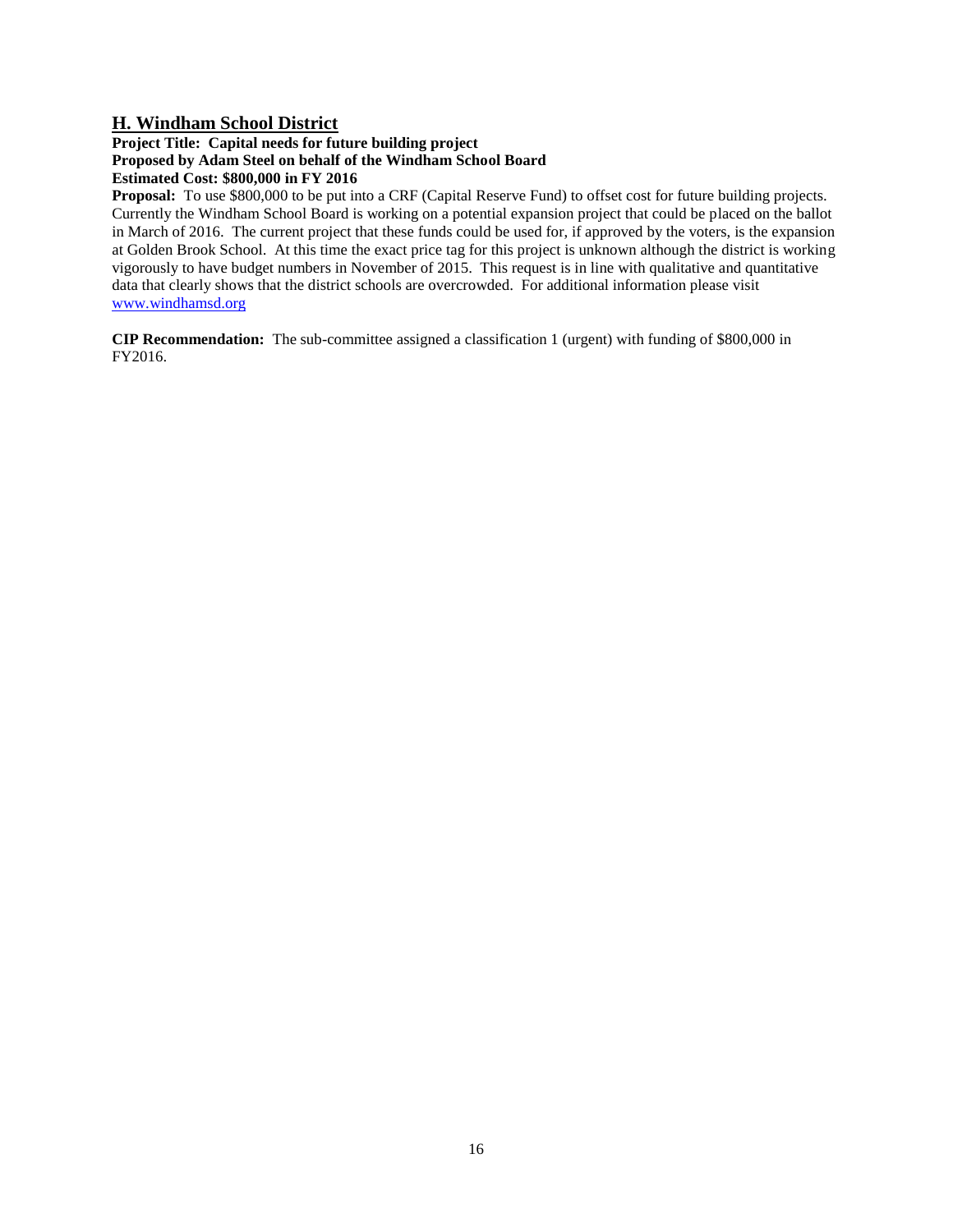# **I. Departments/Committees with No Requested Projects for the FY 2016-2023 CIP:**

**Tax Department Senior Center Housing Authority Cable Selectmen Library Cemetery Trustees Assessing Department Windham Economic Development Committee Forestry Committee Local Energy Committee IT/GIS Department Conservation Committee Historic District Heritage Committee Windham Historic Commission (Searles School & Chapel) Rail Trail Alliance**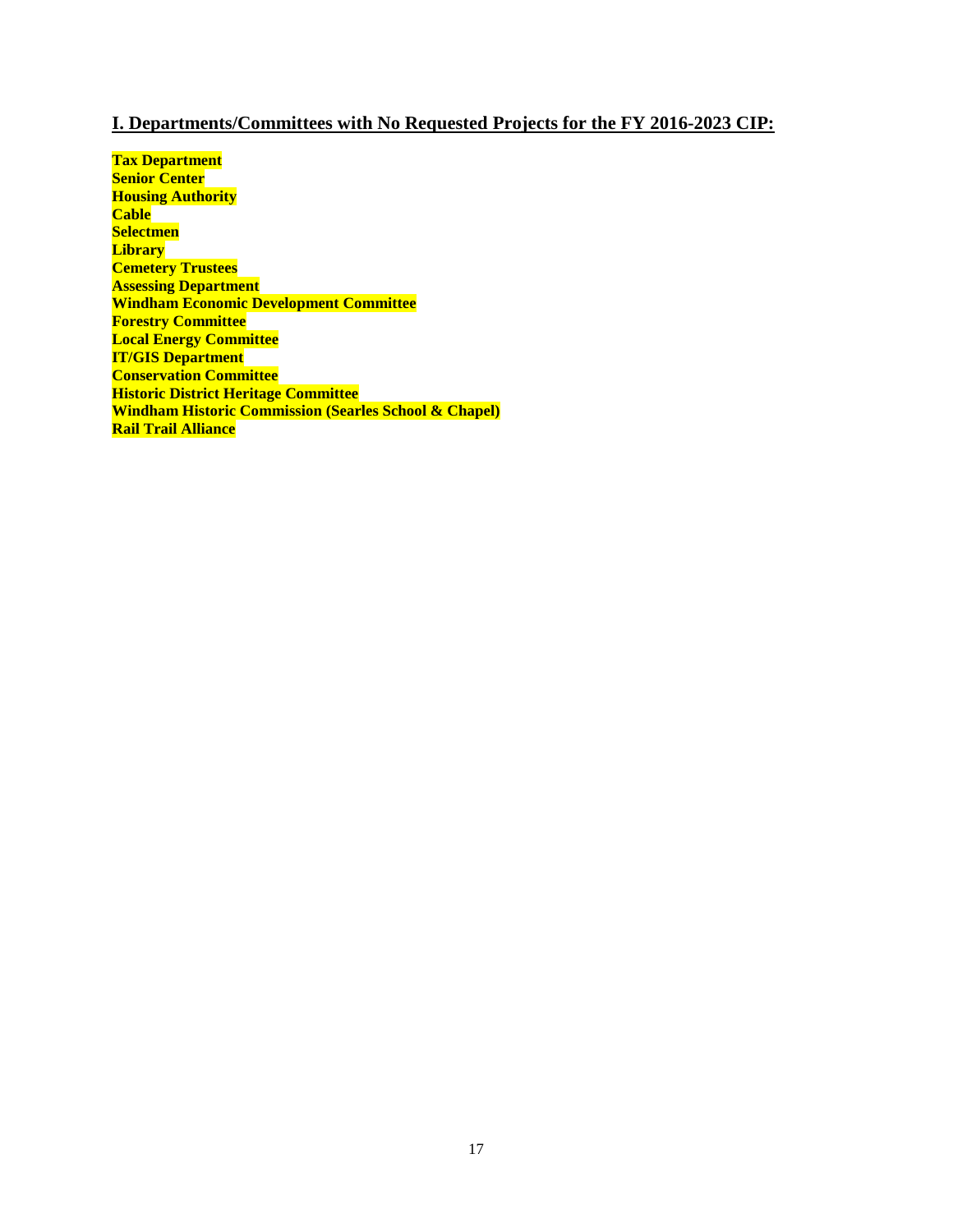#### **APPENDIX A**

#### **2015 CIP SUB-COMMITTEE MEMBERSHIP**

- \* Rob Gustafson Chairman (Citizen Volunteer)
- Jennifer Simmons Vice Chair (Citizen Volunteer)
- Dan Guttman Secretary, Planning Board Member
- Neelima Gogumalla Member (Citizen Volunteer)
- Paul Gosselin Planning Board Member
- Roger Hohenberger Board of Selectmen Representative
- Dennis Senibaldi School Board Representative
- Tom Murray Alternate School Board Representative
- Al Letizio, Jr Alternate Board of Selectmen Representative
- Steven Bookless Alternate, Citizen Volunteer